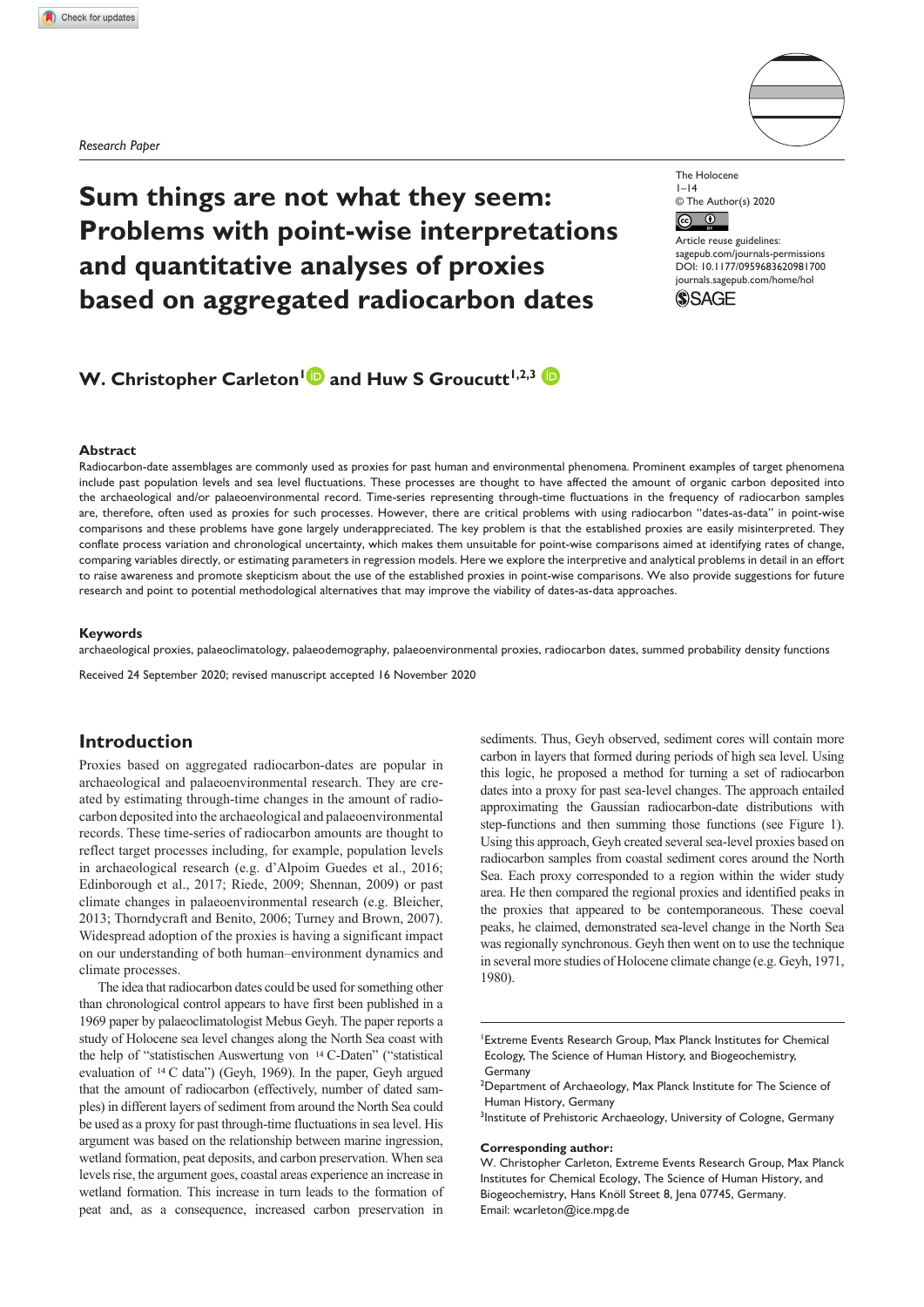

**Figure 1.** Step function summing technique developed by Geyh (1969) . Each radiocarbon-date density (represented by smooth Gaussian distributions in this image) is first approximated by a step function (represented here by blocks). Then, the height of each step function is summed for each interval of time to produce the summed radiocarbon-date curve, which is represented in this image by the blocky histogram-like figure above the double-line.

Independently, it seems, a similar notion occurred to archaeologists in the early 1970s. Rather than summing step-functions, though, early attempts to count radiocarbon-dated events involved binning median dates into temporal frequency histograms. Janette Deacon (1974), for example, used such a histogram as a proxy for fluctuations in human population levels in South Africa over the last 20,000years. Deacon collected a database of 200 radiocarbon dates from South African archaeological sites and binned them into 1000 year time bins. The resulting distribution appeared to be dramatically increasing toward the present, which she argued indicated that population levels had increased over that period. Her reasoning was based on the idea that more radiocarbon dated sites in a given time/place indicated more people were present in that time/place. Other studies employed a similar approach with variations in sample size and temporal resolution (bin width) (e.g. Wendland and Bryson, 1974).

A few years later, in 1977, Garry Law suggested a methodological improvement (Black and Green, 1977). In a short contribution to a paper by Black and Green (1977) reporting radiocarbon sample data from the Solomon Islands, Law argued that binning median dates into a histogram failed to account for the probabilistic nature of radiocarbon assays. He proposed instead that the dates should be treated like probability densities and then added together. The approach was coincidentally similar to Geyh's, but involved a much higher temporal resolution and, consequently, produced smoother curves.

In the following decade, proxies based on radiocarbon dates appeared in several studies that would catalyze growth in the method's popularity among archaeologists. Michael Berry (1982) examined the temporal distribution of radiocarbon dates from the southwestern US to infer Ancestral Puebloan (Anasazi) population history from roughly 2200 to 1300years BP. He argued that changes through time in numbers of dates from known sites tracked changes in population size and territorial abandonment. Declines in numbers of dates, he argued, corresponded to important climatic shifts in the region. Similar research involving the same logic was carried out at the same time by Gary Wright (1982) in an analysis of the population history of the Northwestern Plains

of North America. Then, John Rick (1987) published a highly influential article titled "Dates as Data: An Examination of the Peruvian Preceramic Radiocarbon Record". Using a binned-dates approach, Rick argued that radiocarbon dates from Peru indicated important spatio-temporal population dynamics including changes in landscape use and settlement distributions throughout the preceramic period (roughly 20,000 to 3000years ago). Importantly, Rick dedicated much of the paper to defending the notion of using radiocarbon dates as a proxy for population dynamics, spelling out potential biases and attempting to clarify the inferential logic behind the approach. The paper has since been cited hundreds of times and its title, "Dates as Data," is now a common label for the approach itself among archaeologists.

A key methodological development then occurred in the early 1990s. Up to this point, the methods for counting or summing radiocarbon-date densities involved uncalibrated dates. As Dye and Komori (1992) explained, however, aggregating only uncalibrated dates is a problem because it ignores the fact that environmental ratios of radiocarbon isotopes fluctuate through time. This fluctuation gives rise to the need to calibrate radiocarbon dates, which projects the date distribution from the radiocarbon timescale onto the calendar timescale (Taylor et al., 2014). Thus, Dye and Komori (1992) advocated applying the annual frequency distribution method developed by Law (Black and Green, 1977) to calibrated rather than uncalibrated dates. This was the first appearance of the now well-known "summed probability density function" (SPDF; see Figure 2), which is currently the most commonly-used proxy based on aggregated radiocarbon-dates.

The proxies have become extremely popular in the last decade as relatively large databases of radiocarbon dates have become available. A Web-of-Science search for the topic "summed radiocarbon" in archaeological and interdisciplinary palaeoenvironmental science journals returned over 100 articles published since 2010 and a similar Google Scholar search returned over 400 articles. In palaeoenvironmental research the approach has been widely adopted, and the proxies have been used to study a variety of target phenomena including past sea level changes, fire-regime surges, and climatic changes more generally (e.g. Bleicher, 2013; Mooney et al., 2011; Pierce et al., 2004; Thorndycraft and Benito, 2006). Archaeologists have been particularly enthusiastic, routinely using radiocarbon dates as a proxy for past population levels (e.g. Armit et al., 2013; Collard et al., 2010; Colledge et al., 2019; Faulkner, 2011; Gamble et al., 2005; Hannah and McLaughlin, 2019; Leipe et al., 2019; Lepofsky et al., 2005; Mclaughlin et al., 2018; Prentiss et al., 2014; Schulting, 2010; Shennan, 2013; Steele, 2010; Turney and Brown, 2007).

Since their introduction in the 1970s, however, scholars have also been aware of several key sources of bias affecting the proxies (e.g. Armit et al., 2013; Bamforth and Grund, 2012; Bleicher, 2013; Brown, 2015; Contreras and Meadows, 2014; Crema et al., 2017; Deacon, 1974; Kerr and McCormick, 2014; Manning and Timpson, 2014; Rick, 1987; Williams, 2012). These include radiocarbon sample quality (Brown, 2015), the relationship between a given sample and its sedimentary context (Geyh, 1969, 1971), spatio-temporal sampling sufficiency (Crema et al., 2017; Deacon, 1974; Rick, 1987; Williams, 2012), taphonomic processes (Brown, 2015; Surovell and Brantingham, 2007; Williams, 2012), calibration artifacts (Bamforth and Grund, 2012; Brown, 2015; Geyh, 1980; Kerr and McCormick, 2014), and – in the case of archaeological research – cultural, technological, and economic effects (Rick, 1987).

The widespread recognition of these biases has led to a number of methodological recommendations (see Crema et al., 2017; Williams, 2012, for more detailed reviews). To address issues of sample quality, several scholars have advocated carefully selecting radiocarbon dates based on the perceived reliability of the dates, quality of the dated material, and consideration of depositional context – together referred to as "chronometric hygiene"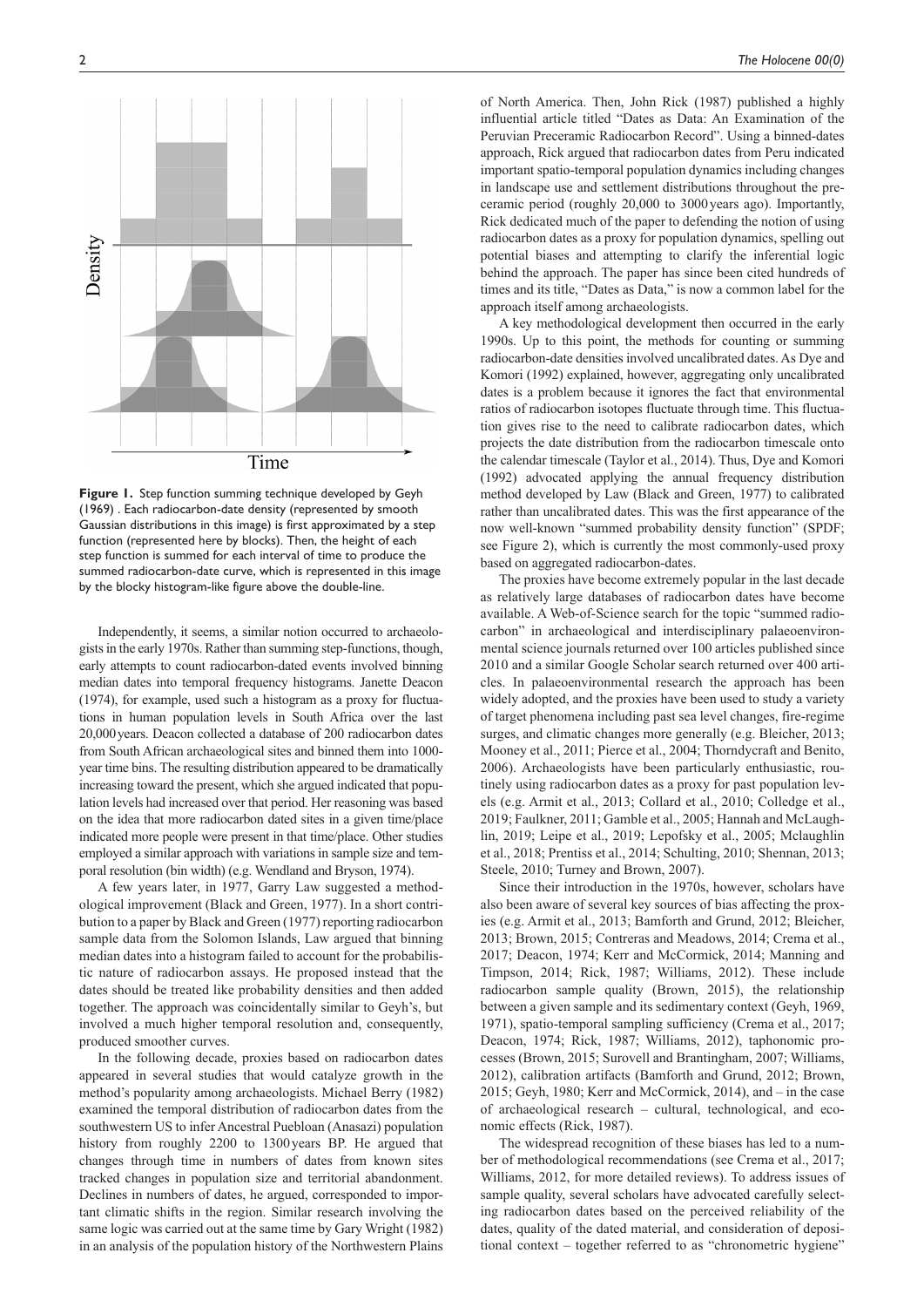

**Figure 2.** Example SPDF. Top panel (labelled "Sum") shows an SPDF based on the individual calibrated radiocarbon-date densities in the bottom panel (labelled "Calibrated Dates").

(e.g. Collard et al., 2010; Ebert et al., 2017; Hoggarth et al., 2016; Shennan, 2013). To overcome sampling issues, most scholars argue that large databases of dates are required (e.g. Shennan, 2013; Williams, 2012), although little agreement exists regarding what constitutes a good sample size in this setting. And, with respect to taphonomic bias, Surovell et al. (2009) suggested that independently dated tephra-based proxies for taphonomic loss could be used to correct the preservation bias in the proxies.

In addition, there have also been recent methodological advances concerning the proxies. These improvements can be divided into two groups. One focuses primarily on null hypothesis testing – comparing an empirical SPDF to one that acts as a benchmark for determining whether the empirical SPDF differs in a statistically significant way. For the approaches in this group, observed data are either compared to SPDFs of dates simulated from theoretical growth models (Crema and Kobayashi, 2020; Manning and Timpson, 2014; Shennan et al., 2013; Wicks and Mithen, 2014) or to a baseline distribution derived from the observed data with a permutation procedure (Crema et al., 2016, 2017). The former attempts to separate the target process from well-known spurious features introduced by the calibration process (e.g. Manning and Timpson, 2014; Shennan et al., 2013), while the latter attempts to account for spurious patterns produced by sampling variability (variation in spatial sampling intensity, specifically) (e.g. Crema and Kobayashi, 2020). In contrast, the other group focuses on improving the way date densities are summarised. This includes methods like sample bootstrapping (McLaughlin, 2019), Bayesian Gaussian mixture models (unpublished function in BChron, an R package for Bayesian radiocarbon date calibration; [http://andrewcparnell.github.io/Bchron/\)](http://andrewcparnell.github.io/Bchron/), composite kernel density estimation (CKDE) (Brown, 2017), and partially-Bayesian kernel density estimation (KDE) (Bronk Ramsey, 2017). The density estimation and mixture model approaches limit the impact of calibration curve features resulting in smooth estimates. They also produce uncertainty envelopes that help distinguish potentially important variation from spurious fluctuations caused by the calibration curve (Bronk Ramsey, 2017).

The KDE-based approaches are perhaps the most significant developments because they involve a change in the fundamental way radiocarbon-dates are aggregated (Bronk Ramsey, 2017; Brown, 2017). KDE is a commonly used non-parametric method for estimating the continuous probability density of a random variable given a finite set of realizations of that variable (Silverman, 1986). In the case of proxies based on aggregated radiocarbon-dates, the realizations are an observed set of dates while the desired density is the aggregate temporal distribution of those dates. The kernel is essentially a moving window that computes a weighted-sum of the number of radiocarbon-dated events that occurred in a given time. It assigns weights based on the temporal distance from the center of the kernel to the date of a given sample. The closer a given date is to the center of the kernel, the more it contributes to the level of the proxy at the corresponding time. Of course, the dates are uncertain and that uncertainty is expressed by a radiocarbon-date distribution. So, both Bronk Ramsey (2017) and Brown (2017) have suggested algorithms to incorporate that uncertainty into a KDE. These algorithms sample the individual radiocarbon date distributions producing a set of probable dates, one for each event in a given database. Then, they apply a KDE to the random sample of event dates to produce a smooth estimate of temporal event density. The resulting sample "curve" is also referred to simply as a KDE. This process of sampling and density estimation is repeated a large number times yielding a set of KDEs. These KDEs are then combined to produce a single average KDE – which we will refer to as KDEa to distinguish it. The set of individual KDEs can then be used to produce the uncertainty envelope mentioned earlier.

Proxies based on aggregate radiocarbon-dates have been used so far in at least two distinct ways. The first way we call the "integral approach." Researchers employing this approach have used the proxies as approximately indicative of the total temporal distribution of events and their corresponding temporal uncertainties in a given database (Bronk Ramsey, 2017). Peaks or rises in the SPDF, for instance, are thought to indicate more events during the interval of time beneath them. This approach involves looking at the area under an SPDF and observing that more/less of that area is concentrated in one interval or another within the span of all of the relevant date densities (see Figure 3). The interpretation is downward-looking and horizontally oriented, focused on intervals of the time axis. In a sense, this view is analogous to the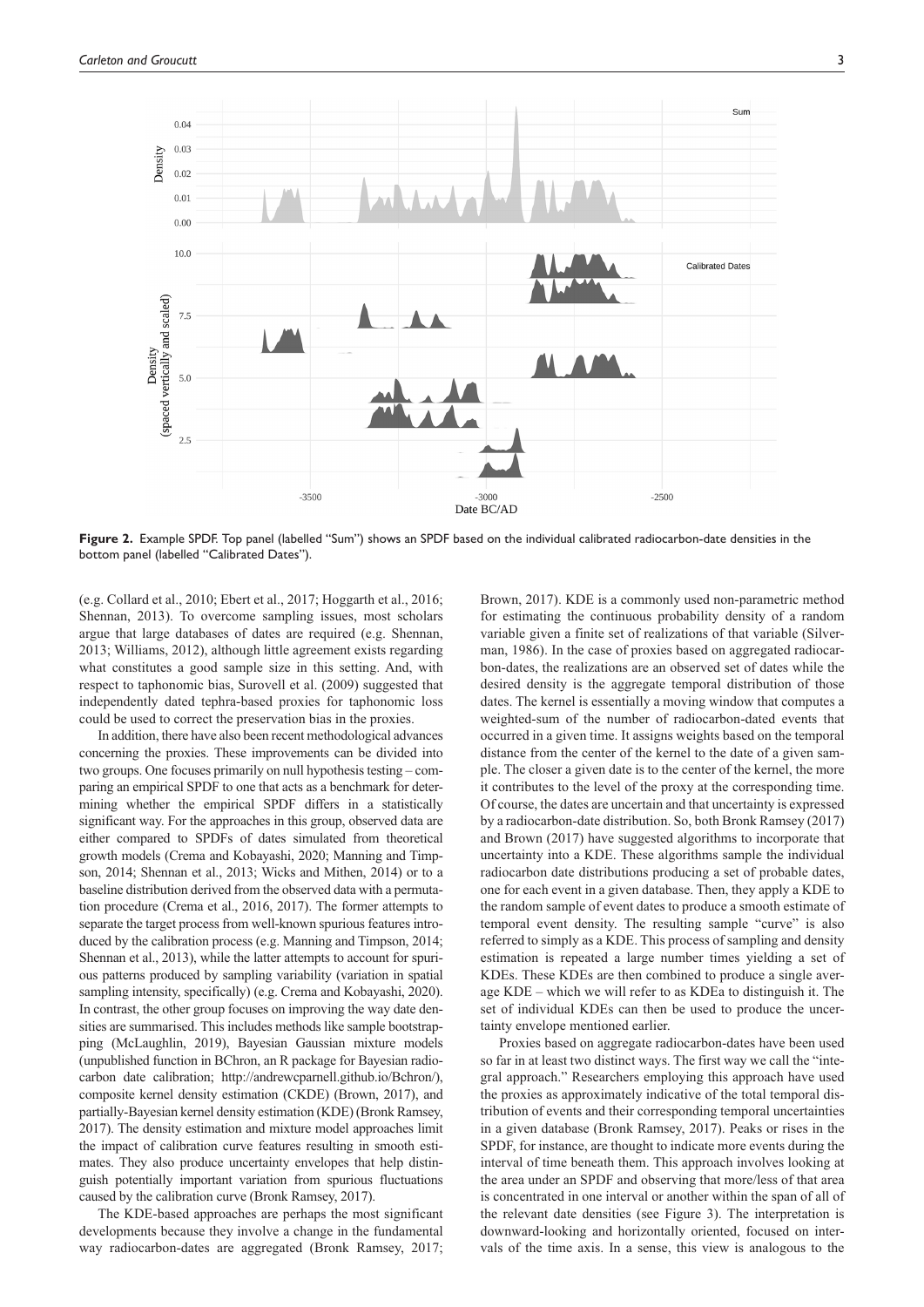

**Figure 3.** This graphic represents the "integral approach" with a simulated SPDF. Areas under the proxy are compared and interpreted like a probability density function. In this example, area A contains roughly 68% of the total area enclosed by the proxy, so it could be said that most of the total chronological information in the dataset – including uncertainty – is contained in area A, which is defined in part by a corresponding interval of time. Since it is larger than area B, one could argue that given the uncertainties in the underlying event times, most of the events have a higher likelihood of having occurred in interval A. The primary concern under the integral approach is the total temporal distribution of chronological information in the underlying dataset – that is, the distribution of dates for the events in question. The major analytical orientation, therefore, is horizontal, concerning the time-axis.

interpretation of an individual radiocarbon date density – that is, the probability that a given event dates to a given interval is proportional to the area under the density that spans the interval in question. In aggregate, then, more events are likely dated to periods over which the sum of many date densities has a larger area than the same sum over other periods.

A prominent example of the integral approach is a study by Shennan (2009) of population dynamics surrounding the appearance of the Linearbandkeramik (LBK) cultural phenomenon of Neolithic Western Europe. Shennan (2009) pointed to a set of SPDFs and claimed that "[l]ow Mesolithic population levels are succeeded by a massively increased LBK population." (p. 343) This claim appears to have been based on an integral interpretation of the relevant SPDF plots. The area under the SPDFs in those plots was much smaller in the interval before than after the accepted date for the onset of the LBK phenomenon. Thus, more of the dates – including their uncertainties – were located in the interval of time following the onset of the LBK. It follows that the events in question are more likely to be dated to the LBK period than before it. This pattern in turn, according to Shennan, indicates population levels must have increased dramatically *after* the onset of the LBK. The integral approach has been used extensively in numerous case studies (e.g. Becerra-Valdivia and Higham, 2020; Bishop, 2015; Boulanger and Lyman, 2013; Faulkner, 2011; Kerr et al., 2009; Lepofsky et al., 2005; Riede, 2008; Thorndycraft and Benito, 2006; Weninger et al., 2006).

We refer to the other way the proxies have been used as "pointwise" (or point-wise-like). This approach changes the orientation of analysis from the temporal distribution of events and their uncertainties (horizontal-looking) to through-time fluctuations in a given proxy (vertical-looking). It is a change from viewing the proxies as

distributions of chronological information (Bronk Ramsey, 2017) to viewing them as if they are indicators of some process that may have changed through time (see Figure 4). The treatment of an SPDF/KDEa is necessarily point-wise whenever the level of the proxy at a given point in time needs to be compared to either its level at another time or another proxy at the same point in time. The proxy at time *t* is mapped directly to some other variable at time *t*. This type of comparison is necessary to make claims about covariation, estimate rates of change, or use regression models. Importantly, qualitative assessments can also be point-wise if an analyst is describing through-time changes explicitly and/or visually matching wiggles in a proxy with other variables. And, given small enough intervals of time, the previously described integral approach can become practically indistinguishable from a pointwise approach – that is, it can become point-wise-like – because changes in area under the curve start to become like simply changes in the level of the curve as the interval of time considered shrinks.

A recent example of point-wise comparisons is a paper on Late Quaternary Megafauna extinctions in North America by Broughton and Weitzel (2018). In that paper, the authors used linear regression to compare SPDFs representing megafauna populations to SPDFs representing human populations. By definition, the level of the megafauna population proxy at a given time was being mapped onto the level of the human population proxy at the same time. The average relationship between the pairings for every time under investigation was then represented by the estimated regression model parameters. The authors found a relationship between increasing human populations and declining megafauna populations for some species of megafauna between 15,000BP and 10,000BP. Quantitative point-wise comparisons like this occurred sporadically early on in the development of proxies based on aggregated radiocarbon-dates (e.g. Wendland and Bryson, 1974) and are becoming increasingly common (e.g. Bettinger, 2016; Ebert et al., 2017; Edinborough et al., 2017; Hannah and McLaughlin, 2019; Hinz et al., 2012; Plunkett et al., 2013; Robinson et al., 2019; Smith et al., 2008; Wang et al., 2014; Zahid et al., 2016).

Point-wise comparisons are important for understanding past processes, but it is not clear that they make sense where SPDF/ KDEa proxies are involved. Ideally, point-wise comparisons would allow us to estimate rates of change in target processes and to identify potentially important casual forces by comparing a given proxy to the passage of time or to other proxy records, as we explained. Unfortunately, though, there is a good reason to think these comparisons may be unwise. Individual radiocarbon-date densities do not represent duration or through-time variation in a process that produces radiocarbon samples – they represent chronological uncertainty. It follows, then, that sums or aggregates of individual date densities also reflect chronological uncertainty in some way. Currently, to our knowledge, no attempts have been made to derive accurate point-wise interpretations for the established proxies, which leaves open crucial questions about how chronological uncertainty affects pointwise comparisons.

Here we attempt to rectify this situation. We first describe an attempt to derive interpretations for the SPDF and KDEa proxies and then we explore the downstream implications of those interpretations for point-wise comparisons. Lastly, we provide suggestions for future research that we think could improve dates-as-data approaches.

# **Interpreting proxies based on aggregated radiocarbon dates**

For context, we imagined a hypothetical research scenario in which a large database of radiocarbon dates had been amassed. We further supposed that the individual dates represented a climatic or archaeological process. We also imagined that there was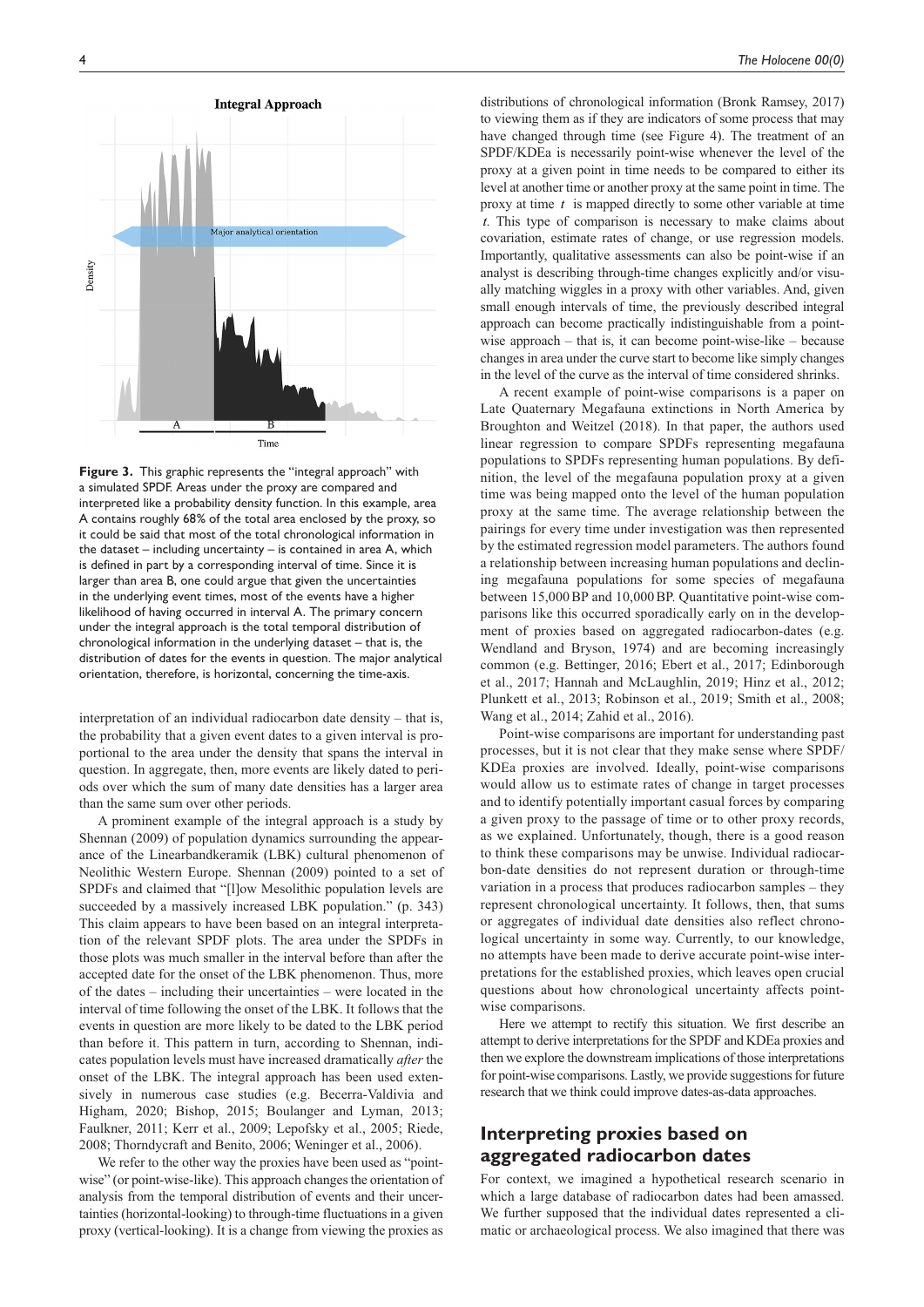no need for a complex Bayesian calibration model because the individual radiocarbon dates were not related stratigraphically, and we assumed a good representative sample. Lastly, we assumed that each event (e.g. archaeological or palaeoenvironmental deposit) was dated by precisely one radiocarbon date density – this meant that each event was dated by only one radiocarbon sample or that a given event was dated by a pooled density of multiple samples. These simplifications aided only in the exploration of the simplest kinds of SPDF/KDEa and more complex scenarios could be considered in the same manner.



**Figure 4.** This graphic represents the "point-wise approach" with a simulated SPDF. Every point in the proxy is considered an observation that is indicative of the target process in some meaningful sense. This is required in order to estimate rates of change (i.e. compare the proxy to the passage of time itself) or to compare the proxy to other variables, like palaeoclimate reconstructions. The major analytical orientation, therefore, is vertical, concerning the measurement axis. That axis (the y-axis) is treated as if it measures the number of events dated to a particular time.

#### *SPDF*

First, we explored the SPDF. Let  $p(\tau)$  be a single radiocarbon date density where  $\tau$  refers to a single year in the domain (*x*-axis) of the density. The level of the density – that is, height with respect to the *y*-axis – at any given  $\tau$  is proportional to the relative probability that the sample dates to  $\tau$  compared to other times (see Figure 5) (Bronk Ramsey, 2009; Buck et al., 1996). Importantly, this interpretation holds for both calibrated and uncalibrated dates even though uncalibrated date densities – the kind returned from a radiocarbon dating lab – are used as "likelihoods" in Bayesian calibration models (Bronk Ramsey, 2009). Next, let  $p_n(\tau)$  be a radiocarbon date density, *n*, from a set of *N* such densities. Since the domain (time) is common to all densities,  $\tau$  in any  $p_n(\tau)$  refers to a particular year in a given interval of years  $[\tau_a, \tau_b]$ . Then, the sum of the *N* densities for a given  $\tau \in [\tau_a, \tau_b]$ , denoted  $S(\tau)$  is

$$
S(\tau) = \sum_{n}^{N} p_n(\tau). \tag{1}
$$

That  $p_n(\tau)$  is proportional to the probability that event *n* occurred in year  $\tau$  has implications for the interpretation of the summed function in equation (1). To see the implication clearly, we can expand the summation in equation (1) as follows:

$$
S(\tau) = p_1(\tau) + p_2(\tau) + \dots + p_N(\tau). \tag{2}
$$

Since the terms in the sum are proportional to probabilities, the sum is a quantity proportional to the sum of the individual probabilities. We can, therefore, treat them as equivalent to probabilities and look to modern probability theory for the correct interpretation of  $S(\tau)$ .

Given standard probability theory, there are two potential interpretations of  $S(\tau)$  (the SPDF). The difference between them depends on the relationship between individual events. Both interpretations involve the probability of the union of the individual events, which is calculated using the sum rule (Blitzstein and Hwang, 2015). The sum rule, as the name suggests, describes the situations in which probabilities can be summed (as in equation (2)) and the interpretations of the resulting sums.



Figure 5. Example radiocarbon date densities. These densities represent an uncalibrated radiocarbon date of 1900BP (50 CE) with an error of ±20 years. The plot on the left shows the uncalibrated distribution and the plot on the right shows the calibrated distribution produced by OxCal (Bronk Ramsey, 2009). The height of each curve for a given year indicates the probability that the sample dates to the relevant year compared to other years.

**Example Densities**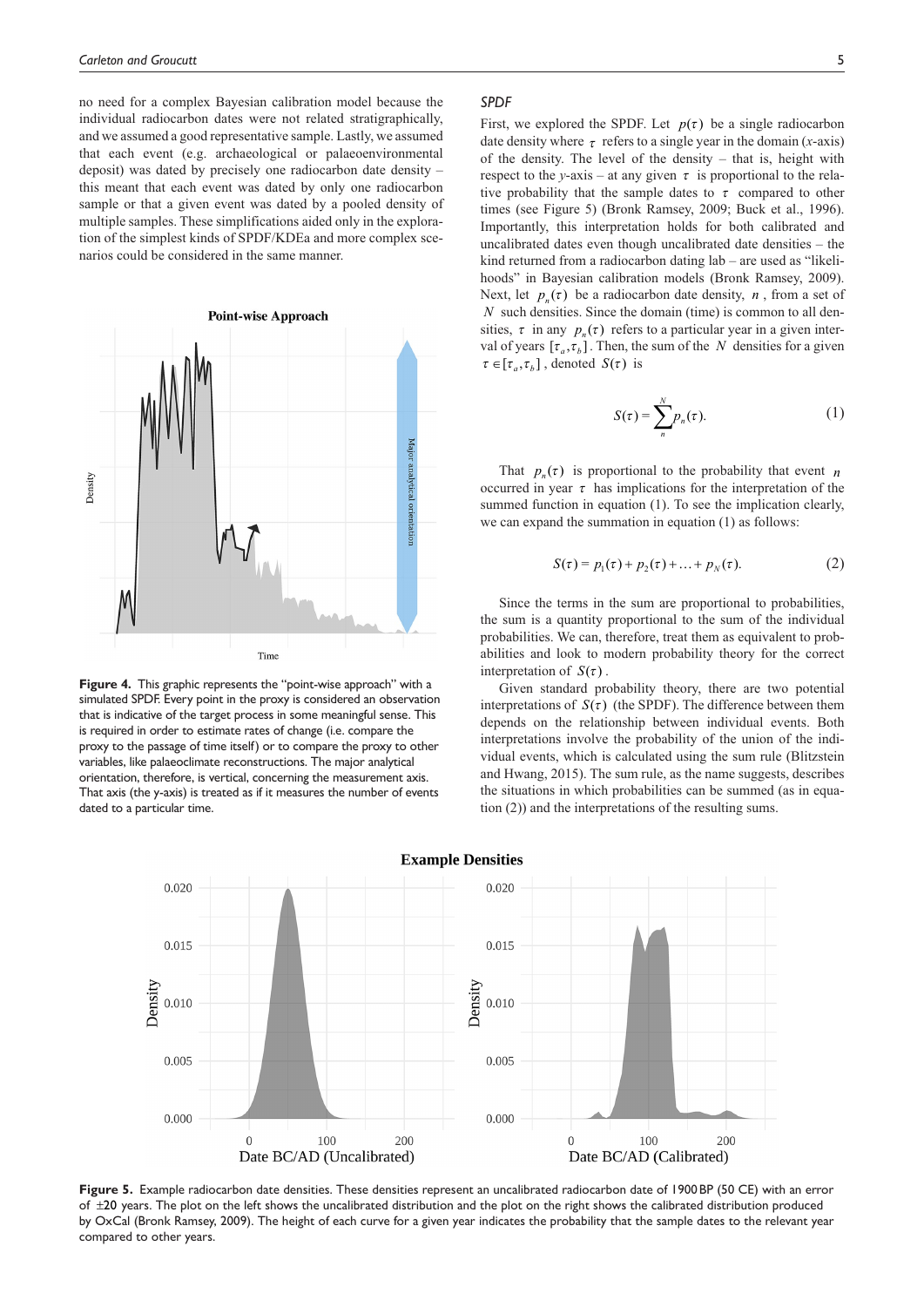For the first interpretation, we assume that the events are *mutually exclusive*, meaning that they cannot co-occur. Consider, for example, events  $A$  and  $B$ , with corresponding probabilities,  $P(A)$  and  $P(B)$ . When the events are mutually exclusive – that is, only one or the other can happen, not both – the sum rule is as follows (Blitzstein and Hwang, 2015),

$$
P(A \cup B) = P(A) + P(B). \tag{3}
$$

With respect to a pair of radiocarbon dates, mutual exclusivity would mean that the two events in question could not have happened in the same interval. Or, more formally, given two events,  $p_1(\tau_i)$  and  $p_2(\tau_i)$ ,

$$
P(p_1(\tau_i) \cap p_2(\tau_j)) = 0 \quad | \quad i = j,
$$
 (4)

where  $\tau_i$  and  $\tau_j$  each refer to a date (interval, like a year or a decade) on a common time-axis.

Substituting into equation (3) two mutually exclusive radiocarbon-dated events –  $p_i(\tau)$  and  $p_j(\tau)$  – the right-hand side of equation (3) is equivalent to the SPDF in equation (2):

$$
P(p_i(\tau) \cup p_j(\tau)) = S(\tau) = p_i(\tau) + p_j(\tau) \quad | \quad i \neq j. \tag{5}
$$

The interpretation in this case is straightforward. It is the probability that *at least one* of the individual events occurred (Blitzstein and Hwang, 2015). In archaeological terms, it would be the probability that at least one of our imaginary radiocarbon-dated domestic buildings dates to a given time. This is essentially the interpretation described in the reference manual for OxCal under the "sum function" entry [\(https://c14.arch.ox.ac.uk/oxcalhelp/](https://c14.arch.ox.ac.uk/oxcalhelp/hlp_commands.html) [hlp\\_commands.html,](https://c14.arch.ox.ac.uk/oxcalhelp/hlp_commands.html) accessed 2019-11-01).

If, however, the individual events are not mutually exclusive, the probability of the union must be calculated differently and this yields the second interpretation for  $S(\tau)$ . According to the sum rule, the probability of the union of non-mutually exclusive events is given by

$$
P(A \cup B) = P(A) + P(B) - P(A \cap B),\tag{6}
$$

where the last term –  $P(A \cap B)$  – is the probability of the intersection of the events (Blitzstein and Hwang, 2015). This intersection refers to the portion of the probability space in which both events occur. In scientific terms, it would be the probability that both events (e.g. construction dates of domestic structures) date to the same time. But, the summation in eq. 1 contains no such term. Standard SPDFs are calculated without considering the probability of the intersection of events. Consequently, in the case of non-mutually-exclusive events,  $S(\tau)$  is not proportional to the probability of the union of the individual events. Instead it must be greater by some quantity proportional to the probability of the intersection of the events in question. Again using two hypothetical radiocarbon-dated events, for example, equation (6) becomes,

$$
P(p_i(\tau) \cup p_j(\tau)) = p_i(\tau) + p_j(\tau)
$$
  
- P(p\_i(\tau) \cap p\_j(\tau)) | i \neq j. (7)

Thus, considering

$$
S(\tau) = p_i(\tau) + p_j(\tau) \quad | \quad i \neq j,
$$
 (8)

it is clear that

$$
S(\tau) > P(p_i(\tau) \cup p_j(\tau)) \quad | \quad i \neq j. \tag{9}
$$

As a result, when the events in a given sample are not mutually exclusive, the level of an SPDF,  $S(\tau)$ , has no scientifically useful interpretation. Instead, SPDFs should be interpreted as indicating *through-time variations in some quantity greater than another quantity proportional to the probability that at least one of the events in the relevant data set occurred at a given time*. If that interpretation seems bewildering, then the point is clear.

The SPDF at any specific time conflates the number of events in a given database with uncertainty about their temporal positions. Even accounting for the probabilistic relationships among events – say by including the intersection term in equation  $(6)$  – the SPDF still refers to uncertainty. Its level at any given time indicates only the probability that at least one event occurred at the relevant time. Importantly, even the probability being indicated – at least one event – bears no necessary connection to the number of events that occurred. A few events with a high probability of occurrence at a given time would produce an SPDF value indistinguishable from a larger number of events that each had a low probability of having occurred at that time. Thus, variation from one time to the next in the level of the SPDF indicates only a change in relative probabilities, not a change in the number of events. There need not be any change in the number of underlying events for there to be fluctuations in level of an SPDF – and this would be true even in the absence of calibration artifacts or other biases.

#### *Average KDE models*

The KDEa models recently proposed by Bronk Ramsey (2017) and Brown (2017) are constructed in a very different way than a standard SPDF. Rather than summing radiocarbon-date densities at a given temporal resolution, the KDEa models are based on estimating the temporal density of radiocarbon samples. As a result, a KDEa model has a different interpretation than an SPDF. For our investigation, we primarily followed Bronk Ramsey's (2017) definitions and approach, but the same basic process underlies Brown's (2017) model.

Kernel density estimation is a method for approximating an unobservable continuous distribution from a finite observed sample (Silverman, 1986). In the context of KDEa models, the samples are a database of radiocarbon dates and the continuous distribution refers to the distribution of the relevant events in time. If there was no chronological uncertainty, the continuous density at any given time,  $\tau$ , of a set of events,  $\mathbf{t} = \{t_1, t_2, \dots, t_n\}$ , could be approximated by a simple kernel density estimator,

$$
\breve{f}(\tau) = \frac{1}{hn} \sum_{i=1}^{n} K(\frac{\tau - t_i}{h}),
$$
\n(10)

where  $K(\cdot)$  is a weighting function – usually Gaussian – that takes two inputs: (1) the distance from  $\tau$  to each observation, and (2) the kernel bandwidth represented here by *h* (Bronk Ramsey, 2017). The kernel can be thought of as a kind of moving window and the bandwidth as the width of the window. As the window slides along the time-axis, it estimates the level of the density function at a time,  $\tau$ , corresponding to its center. The density at the center of the kernel is a weighted sum of the number of events within its bandwidth, with weights inversely correlated to distance from the center to each event. But, unlike a moving window, the kernel density is continuous. So, instead of hard boundaries like the ones defining window edges, the kernel applies a smooth distance decay function. As a result, the weights applied to each event in the database are a function of distance and all of the events are included in the sum. The further away in time an observed event is from the center of the kernel, the less it counts toward the density at  $\tau$ . The bandwidth parameter helps to determine how rapidly the assigned weights decay with distance  $-$  a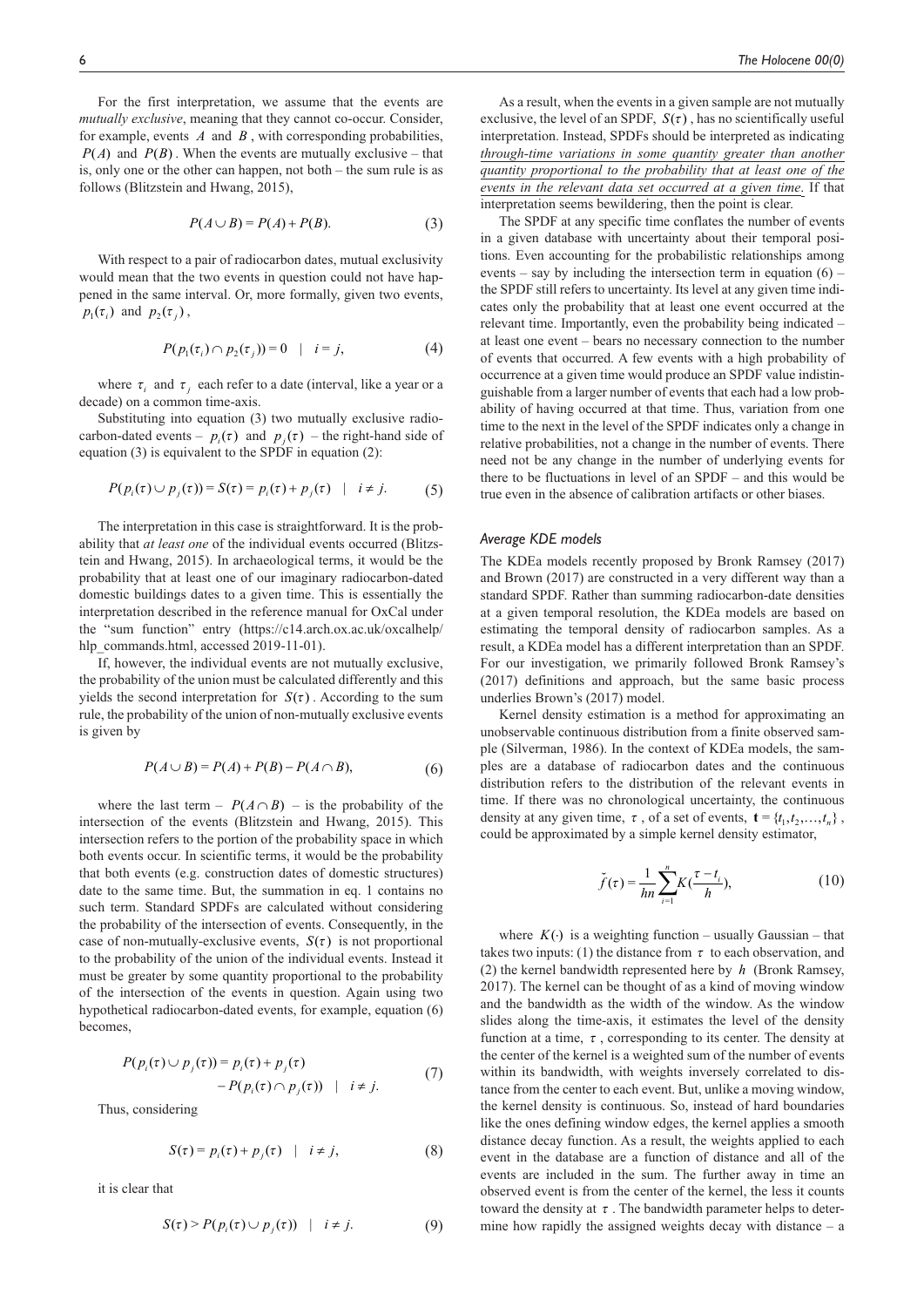wider bandwidth would give more weight to observations further away in time.

In order to account for chronological uncertainty in the temporal locations of radiocarbon-dated events, the KDEa approaches involve a simulation. Essentially, the simulation has three main steps. First, a sample of potential dates,  $\hat{\mathbf{t}} = {\hat{t}_1, \hat{t}_2, ..., \hat{t}_n}$ , is randomly drawn from the set of radiocarbon-date densities. Importantly, the probability of a given date being drawn from a given density is proportional to the level of the density corresponding to that date.

Then, a bandwidth is determined. For Bronk Ramsey's approach, a modifier, *g* , is randomly drawn from a theoretical prior uniform distribution,  $g \sim U(0,1)$ , and the following kernel density function is used to estimate the density of the sample,  $\hat{\mathbf{t}}$ ,

$$
\hat{f}_{h_S}(\tau) = \frac{1}{gh_S n} \sum_{i=1}^{n} K(\frac{\tau - \hat{t}_i}{gh_S}).
$$
\n(11)

where  $h<sub>S</sub>$  refers to the commonly used Silverman (1986) bandwidth. Lastly, the likelihood of that density estimate and corresponding bandwidth modifier, *g* , is calculated. This process is repeated a large number of times to obtain a posterior density for *g* and a likelihood-weighted average KDEa model. The whole simulation is nested within the Markov-Chain Monte Carlo (MCMC) simulation used in OxCal (Bronk Ramsey, 2009) to calibrate radiocarbon dates. This means that prior information about stratigraphic relationships can be included and will be respected by the KDEa model. OxCal will also output an ensemble of KDE models, each of which represents a KDE calculated with a slightly different bandwidth because each will have used a slightly different *g* parameter. The ensemble can be used to provide a kind of uncertainty envelope for the primary, likelihoodweighted average KDEa model.

Brown's (2017) approach differs only in that it does not involve a Bayesian treatment of the bandwidth parameter. Instead, it uses a "plug-in" bandwidth that is determined by solving a separate equation (Jones et al., 1996) for every randomly drawn set of probable event dates. Ultimately, though, it also produces an average (composite) KDEa model and an ensemble based on randomly sampled dates from the set of densities.

We discovered a precise interpretation of both KDEa models by looking at the way they account for chronological uncertainty. As we explained, each iteration of the simulation used to produce a KDEa model involves randomly drawing a set of probable dates for a given set of radiocarbon samples. So, we let  $\hat{\mathbf{t}} = {\hat{t}_1, \hat{t}_2, ..., \hat{t}_n}$ be the set of probable dates. Next we imagined focusing in on a specific time ( $\tau$ ) with a kernel that has a given bandwidth ( $gh<sub>s</sub>$ ). The level of the kernel function,  $K$ , at  $\tau$  is primarily determined by the temporal distance between  $\tau$  and a given set of dates,  $\tau_{\Delta_i} = \tau - \hat{t}_i$ . Treating the ratio outside the sum in eq. 11 as a proportionality constant and leaving it out we rewrote the equation more simply as follows,

$$
\hat{f}(\tau) \propto \sum_{i=1}^{n} K(\frac{\tau_{\Delta_i}}{gh_S}).
$$
\n(12)

Viewing this equation, it became clear that variation at  $\tau$ between potential KDE models arises from repeatedly re-drawing  $\hat{\mathbf{t}}$ , which leads to variation in the numerator,  $\tau_{\Delta}$ . Greater distances between a given  $\tau$  and  $\hat{\mathbf{t}}$  cause  $\hat{f}(\tau)$  to be lower for the relevant  $\tau$ , while smaller distances cause it to be higher. Over the course of the simulation, this variability also leads to different optimal values for the bandwidth (or bandwidth modifier for Bronk Ramsey's KDEa approach). So during the simulation the primary source of variability in both the bandwidth and in  $\hat{f}(\tau)$ 

is variability in  $\tau_{\Delta_i}$ . Since  $\tau$  is just an arbitrary fixed position on the time-axis, the variability in  $\tau_{\Delta_i}$  also reflects variability in the temporal distance between radiocarbon samples around a given  $\tau$ . Each time  $\hat{\mathbf{t}}$  is drawn, the temporal distances between samples in  $\hat{\mathbf{t}}$  change, which causes event-dates to cluster around some  $\tau$  and disperse away from others. As the clustering fluctuates around a given  $\tau$ , the level of the corresponding optimal KDEa model at that  $\tau$  changes in response. It is these fluctuations in the shape of the optimal KDE that are captured in a KDE ensemble and combined in a likelihood-weighted average (the KDEa). Thus, we reasoned, the level of the KDEa model at a given time (<sup>τ</sup> ) should be interpreted as *an estimate of the temporal density of radiocarbon samples weighted by uncertainty about the temporal distance between them*.

Importantly, the second part of this interpretation means that a KDEa model does not solely reflect through-time changes in the number of radiocarbon samples – it reflects chronological uncertainty as well. Just like the SPDF, changes in the level of the proxy are also a function of chronological uncertainty, not simply the number of radiocarbon samples dated to a particular time. This mixture of through-time variation in the number of dated events and chronological uncertainty is partly what makes the KDEa useful as a summary of chronological information for a large database of radiocarbon dates. It also, however, raises problems for interpreting specific fluctuations (point-wise differences) in the model. Ups and downs in the level of the curve cannot be directly interpreted as fluctuations in the number of events dated to a given time, nor the temporal density of events at a given time. The fluctuations also represent uncertainty about the temporal locations of the events in question, specifically uncertainty about the temporal distance between them. Consequently, point-wise fluctuations in the model cannot be straightforwardly interpreted as directly indicative of through-time fluctuations in the number of events or the corresponding target process. As Bronk Ramsey (2017) explained, the KDEa approach ". . . can be used to *summarize the distribution* of events. . ." in large <sup>14</sup>C databases (emphasis added) (p. 1831). It is a summary of chronological information, not a simple reflection of through-time variation in event-counts.

## **Discussion**

Our investigation revealed a major underappreciated problem with proxies based on aggregated radiocarbon-dates: they do not represent the processes they are often thought to represent in a point-wise sense. It is important to stress that the problem does not extend to the method of radiocarbon dating more generally, only the use of aggregated/summed date densities as proxies for event counts. Both SPDF and KDEa proxies conflate chronological uncertainty with through-time variation in their target process. Neither, therefore, should be expected to clearly reflect throughtime (point-wise) changes in any phenomenon related to the number of radiocarbon samples in palaeoenvironmental or archaeological records.

The conflation gives rise to several problems for point-wise analyses. We will explore the ones we think are the most obvious and important. Then, we will consider some of the main implications of these problems. Lastly, we will share some ideas for future research directions that we think could overcome them.

#### *Analytical problems for point-wise approaches*

*Conceptual and statistical model mis-specification.* Chiefly, the logic underpinning point-wise comparisons fails to hold because these proxies do not sufficiently indicate their intended target. This means that conceptual or quantitative models based on pointwise comparisons are mis-specified. Consequently, models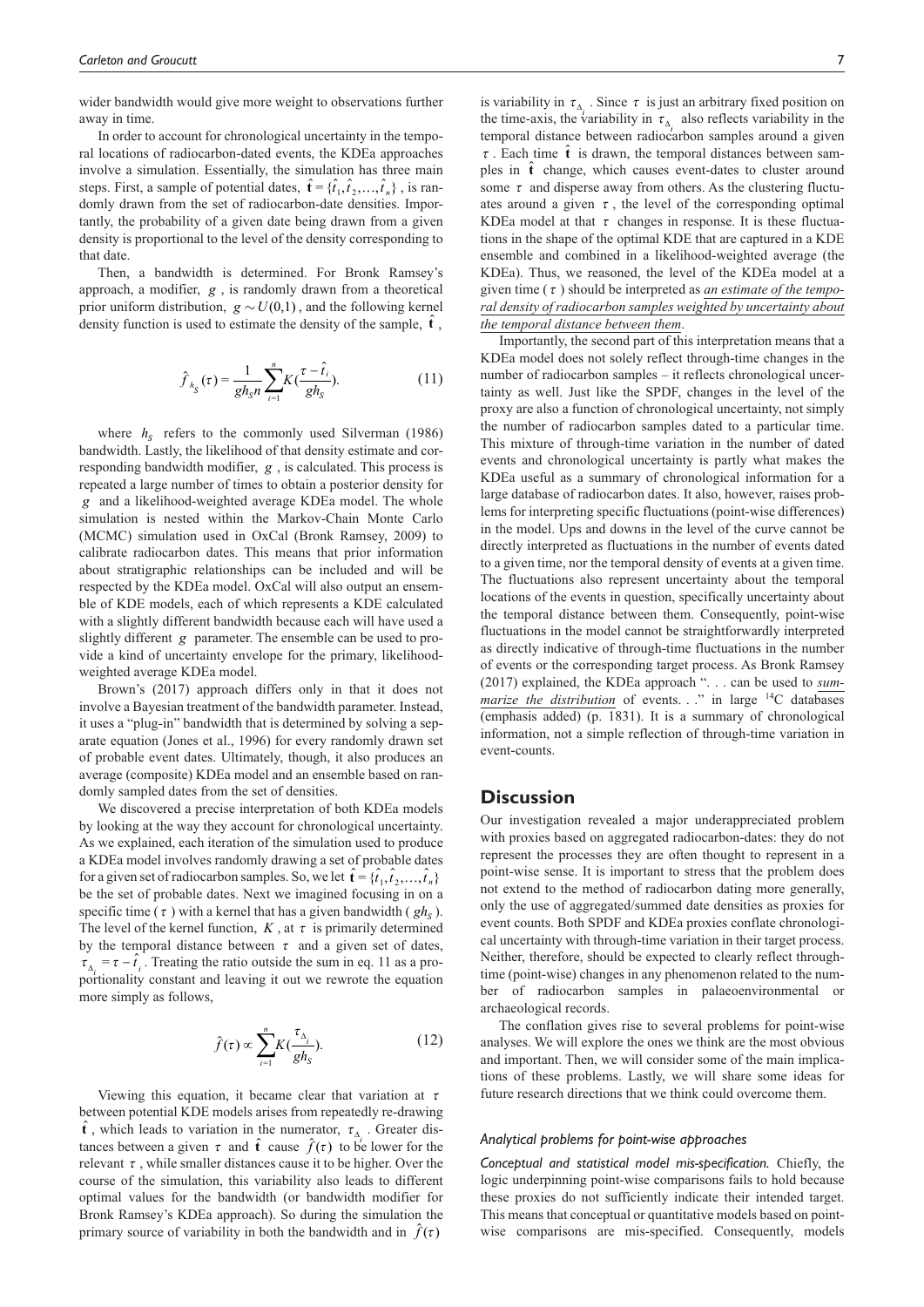involving these proxies are almost certain to be misleading. While this is a problem for both quantitative and qualitative (visual) assessments, it is easiest to understand why the problem exists in quantitative terms.

Quantitatively, a point-wise comparison makes an explicit claim about how variables might be related. One variable, often called the "response" variable, is said to be a function of one or more other variables, often called "covariates" (Rencher and Schaalje, 2008). Referring back to Figure 4, the radiocarbon proxy would be the response variable and the covariate would be the date corresponding to a given proxy measurement. This type of point-wise relationship can be expressed by a simple equation. Imagine a single response variable, say an SPDF thought to represent the number of hearths dated to a given time. Also imagine a single covariate, say a palaeoclimate proxy for temperature, that we hypothesize might be related to hearth numbers. A simple equation describing the relationship between these variables could be written as,

$$
Hearths_{time} = \beta Temp_{time}. \tag{13}
$$

In this equation  $\beta$  – the regression coefficient – is a scaling factor or weight that relates the temperature at a given time to the number of hearths. The temperature at one point is equated with the number of hearths at the same point – a point-wise comparison. Within the context of statistical regression, it is also assumed that there is some uncertainty about the relationship. So, a term gets added to the right-hand side of the equation. This term changes the meaning of the equation from an exact relationship ("an increment of temperature will result in an exact proportional change in the number of hearths") to a probabilistic one whereby a change in temperature affects a change in the mean of a distribution of hearth-counts. The added term is often called an "error term" and conventionally denoted  $\epsilon$ , but it also simply means the uncertainty around the mean response level. It determines the variance of the distribution of hearth-counts – how spread out observed hearth counts are around the mean level. So, equation (13) becomes,

$$
Hearths_{time} = \beta Temp_{time} + \epsilon_{time}. \tag{14}
$$

But, when an SPDF or KDEa model is used as a proxy for the response, the equation would actually look more like the following (with some abuse of notation for simplicity),

$$
\begin{pmatrix} \text{Hearths,} \\ \text{Dating Uncert.} \end{pmatrix}_{\text{time}} = \beta \text{Temp.}_{\text{time}} + \epsilon_{\text{time}}. \tag{15}
$$

The revised model is saying that temperature determines the mean of some variable that is both the number of hearths *and* uncertainty about whether the hearths date to the relevant time. Information about dating uncertainty is being treated in the model as if it were information about hearth-count. We cannot tell the difference between an increase in hearth count and an increase in the relative likelihood that at least one hearth is dated to the relevant time. Consequently, the model cannot be used to say anything exclusively about hearth-count.

This conflation diminishes the model's utility as an explanation for through-time changes in the number of hearths. With the SPDF/KDEa proxies, it is as if someone poured two bags of marbles into a new bag, handed it to you, and then asked you to tell them how much each of the original bags weighed. Without more information you could never know. We cannot weigh the effect of temperature on mean hearth-count separate from its relationship to dating uncertainty. The marbles are all in the same bag.

This type of information misplacement is a kind of model misspecification (Dennis et al., 2019; Rencher and Schaalje, 2008). The mathematical model is saying the wrong thing about the focal process. We want the model to tell us how temperature is related to the average number of hearths, but it is clearly telling us something else. Mis-specifications are known to produce biased and misleading results (Dennis et al., 2019), and the one we are describing here would have a similar effect. In fact, a recent simulation study by Brown (2017) demonstrated as much. Brown estimated a simple linear model that used a simulated SPDF as the response variable and found that the estimated regression coefficient –  $\beta$  in our example above – was severely biased. We also performed a simulation study showing the same thing (see Supplementary Information).

The mis-specification should trigger concern for a couple of reasons. One involves the biased estimates and misleading patterns we just discussed. It makes it much harder to meaningfully compare SPDF/KDEa proxies to other variables or to make comparisons involving the same proxy at different times. This problem precludes certain lines of research altogether – like identifying rates of change, or distinguishing the impacts of one potential causal factor from another.

The other reason is more grave. While some scholars may choose to see biases affecting statistical models as merely a technical nuisance, the main reason for concern is that the point-wise comparisons necessary for creating such a model make no scientific sense. These proxies mix up chronological uncertainty with their intended target in such a way that the two values cannot be unmixed. So, even if a covariate looks as if it may explain variation in the target process, what is actually being explained will always be a combination of variation in chronological uncertainty *and* the number of events. This is a serious scientific problem whether the point-wise comparison is formal and quantitative, or informal and visual.

*Strange non-independence.* A second, closely related, analytical problem involves observation independence. For both the SPDF and KDEa model, neighbouring observations have an unusual effect on each other. If one observation is proposed to be true – that is, accurately reflects the underlying number of events at a given time – the neighbouring observations *must* be false. This is because the events on which a given proxy is based can only have occurred at one time and not another. It is another consequence of the fact that individual date densities are expressions of uncertainty and, by extension, the aggregate proxies are too.

To illustrate, consider a single calibrated radiocarbon-date density. Variations in the level of the density indicate the relative probability that the event in question occurred at a given time. If it did occur in a particular time, however, it cannot have occurred in another time. The same logic applies to the SPDF and KDEa models. If we imagine for a moment that the level of an SPDF at time  $\tau$ , for instance, reflected the number of events at time  $\tau$ , the number of events at neighbouring times ( $\tau \pm 1, \tau \pm 2,...$ ) must necessarily be different than the proxy indicates. This is because events contributing to the level at time  $\tau$  cannot simultaneously contribute to the level at neighbouring times. The problem is similar for the KDEa model – though, in that case, it is the magnitude of the contribution of a given event to the density at  $\tau$  that must change in response to fixing any given event to a particular time.

This inter-temporal dependence has two immediately obvious consequences. One is that the error terms in a typical regression model are no longer independent. Referring back to the examples above (equations (13)–(15)), the dependence means that the  $\epsilon_{time}$ term depends heavily on values at other times. For point-wise comparisons involving SPDF/KDEa proxies, this dependence cannot be easily accounted for with common time-series methods. For standard time-series models, the error structure is typically characterized by linear regression (Chatfield, 2004). Take, for example, moving average models. Such models account for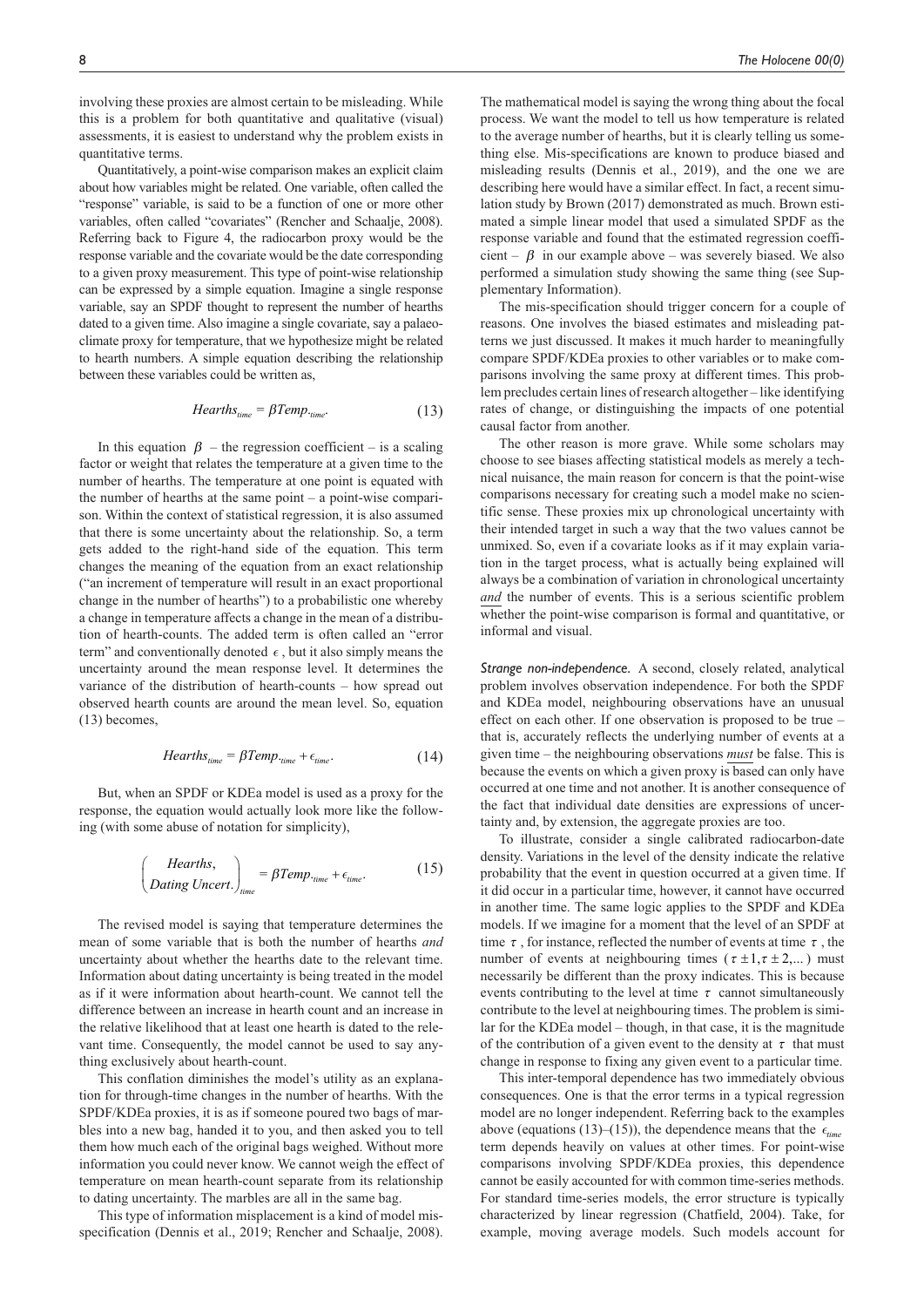inter-temporal dependence in uncertainty by regressing the error term at one time on previous error terms with a linear model. This approach assumes that the error term at any given time is a linear combination of previous error terms weighted by regression coefficients. But, a database of radiocarbon dates has a much more complicated uncertainty structure. It is characterized by the jointdensity of all the individual date densities and it would likely be far too complex to model linearly. That is not to say a model could not be developed, at least in theory, only that we are not aware of any established methods that could be used given the conflation of uncertainty and process in SPDF/KDEa proxies.

The other consequence of the unusually complex inter-temporal dependence in SPDF/KDEa proxies is that the proxies cannot be mapped to covariate observations in a stable, consistent way. It is impossible to determine whether a given proxy observation – say the level of an SPDF at time  $\tau_2$  – should be paired with a potential covariate observation at time  $\tau_1$ ,  $\tau_2$ ,  $\tau_3$ , or some other time. Importantly, this problem is more than just additional measurement error, and as far as we can tell there is no standard statistical model that properly accounts for this strange non-independence where these proxies based on aggregated radiocarbon-dates are concerned.

*Finite observations and infinite sample sizes.* A third problem is that these proxies can give a false impression of the number of observations available with consequences for the identification of significant features/findings. In a classical statistical setting, "significance" often depends on the number of unique and independent pieces of information contributing to a perceived pattern. This is why standard text books devote space to discussing the importance of sample size (e.g. Devore, 2012; Ryan, 2013). Far from being unique to statistical applications, though, it is simply good scientific practice to be aware of how many observations are required to be confident that an identified pattern reflects reality.

The aggregate proxies, however, can be sampled at an arbitrarily high rate. This allows for a kind of quantitative alchemy whereby a finite number of individual radiocarbon-dated events can be transmuted into a sample of unlimited size. An individual radiocarbon-date density, for instance, is an approximation of an underlying function that can be produced at any resolution. Often the default for calibration programs is 5 or 10years, but there is no hard cap in theory with the only limiting factor being a trade-off between spuriously high precision and accuracy. So, an SPDF or KDEa model could, for example, be annually resolved and span millennia. This would result in an apparent sample size in the multiple thousands, even if the SPDF was ultimately based on only a dozen dates.

A statistical model, unfortunately, could not "know" the difference – they are just equations, after all, and it is up to the one using them to decide whether they apply in a given case. Most common approaches (regressions or time-series methods, for example) entail counting the number of observations in the SPDF in order to determine sample size. This would mean that the sample size was the number of time-points at which the proxy was sampled, which is determined by its resolution, not the number of dates used to create the proxy in the first place. Scientifically, though, it is the number of dates that indicate how many unique pieces of information are involved in the analysis, at least with respect to models seeking to explain event count variation.

For point-wise comparisons, we think this sample size problem is unavoidable. While several archaeologists have cautioned that sample sizes need to be large for SPDFs/KDEas to be meaningful (e.g. Bishop, 2015; Contreras and Meadows, 2014; Williams, 2012), it is nonetheless always possible to oversample these models. Thus, these proxies will tend to give the impression that the sample size is much larger than it actually is. More importantly, there is no obvious relationship between the number of dates used to create a proxy and the appropriate sampling rate that should be used in order to avoid oversampling. Ultimately, the problem again stems from confusing chronological uncertainty with event counts. Single date densities, representing only one sample, are treated like representations of through-time processes when they are aggregated with the densities of other samples. Individually, the densities do reflect some latent, smooth process that has to do with radiocarbon-dating uncertainties (e.g. isotope instrumentation error, calibration curve uncertainties, throughtime fluctuations in environmental carbon isotope ratios, etc.). But aggregated together and used as a proxy for a radiocarbon sample producing process, the smooth line is thought to reflect event-count. In the former case, one could justifiably assume that there is some smooth underlying process represented by a date density and then sample it at whatever rate was reasonable – this is the basis for Functional Data Analysis where a smooth estimate based on a finite sample actually does represent an underlying continuous process (Ramsay et al., 2009). With proxies based on aggregated radiocarbon-dates this is simply not the case. At least, the continuous underlying process that could be sampled is a reflection of chronological uncertainty, not through-time changes in the number of events. It is the latter most scholars are interested in and the way that the established proxies are often interpreted.

*Misleading density-like structure.* The last major analytical problem is that chronological uncertainty imposes a characteristic structure on these proxies that can be misleading. Chronological uncertainty is inherently density-like, by which we mean shaped like a density function (e.g. a bell-curve). Uncertainty about the timing of an event means that we assign some likelihood to the event having occurred at a given time and that likelihood declines with increasing temporal distance from that most likely time. As one might expect, this density-like structure applies to individual radiocarbon-date densities, sums of radiocarbon-date densities, and of course KDEas based on radiocarbon-date densities.

A density-like structure creates a confounding problem for point-wise approaches. Any density function has to have a positive finite integral – that is, the area between a continuous density function (curve) and its domain (*x*-axis) has to be entirely above the domain (positive everywhere) and it has to have a finite limit (the area cannot be infinitely large) (Blitzstein and Hwang, 2015). In more concrete terms, our uncertainty about the timing of one or more events is not infinite, so a curve representing that uncertainty must occupy a finite amount of time. This means that the curve can go up and down in any manner, but it must "begin" by going up and "end" at some point by going down. The same is true of aggregated density functions representing groups of individual events, like the SPDF and KDEa. Sometimes, a given proxy may exhibit several up/down fluctuations, but overall the up-then-down pattern will be consistent irrespective of the true through-time structure of the target process. Consequently, whatever the true relationship looks like for a given process–covariate pair, the relationship between a corresponding proxy and the covariate will be distorted. Ultimately, the distortion occurs because we are uncertain about the timing of the individual events in question and our uncertainty has a natural density-like structure. Importantly, this structure cannot be accounted for separately from variation in event-count when SPDF/KDEa models are used.

#### *Implications*

The problems we identified can lead scientists severely astray in point-wise analyses. Determining the magnitude of the problem depends on many factors that will be particular to a given dataset and analysis. These include the number of dates involved, the span of time under analysis, the level of calibration curve uncertainty, the slope of the calibration curve, and the variation in the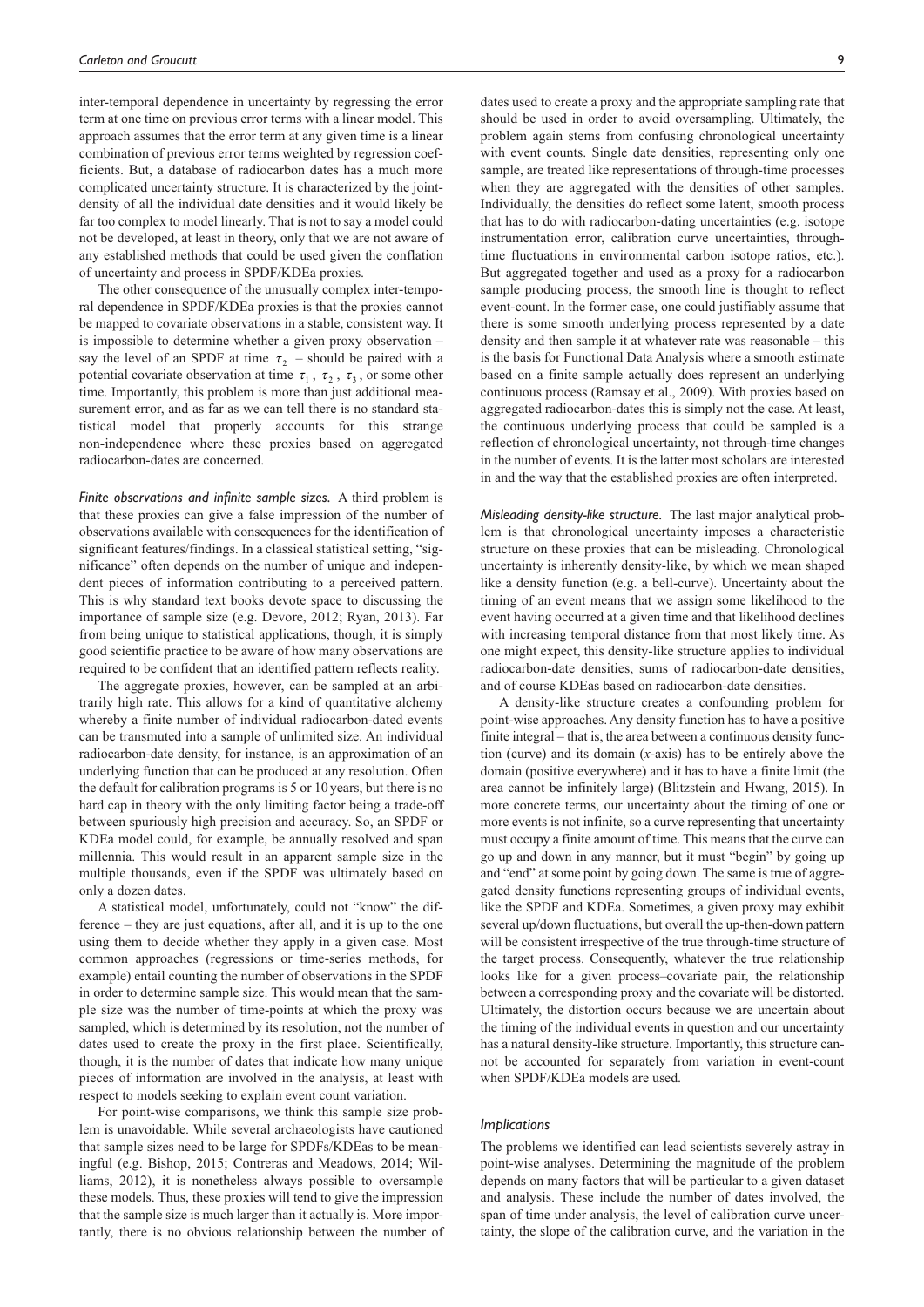

Figure 6. Simulated SPDF data. The bottom time series represents the target uniform process. The center series represents the count series corresponding to the random event-date sample of 1000 observations. The top series is the corresponding SPDF proxy.

target process. These factors will affect the "signal-to-noise" ratio – that is, the magnitude of variation in the target process relative to the level of chronological uncertainty. If, for example, the underlying target process changes dramatically over a given interval of interest, then certain features of an SPDF/KDEa proxy of that process may be vaguely representative assuming (1) a high enough sampling rate (number of dates per unit of time) and (2) low chronological uncertainty per date relative to the length of interval of interest. But, the chronological uncertainty will be present nonetheless and the problems we described above will continue to hinder attempts to recover underlying patterns. Importantly, the problem of inter-temporal dependence will still be present, and the overall density-like structure of the proxy will distort the true target process. Thus, faulty inferences are very likely, even when attempting to address an elementary research question like whether a given target process increased, decreased, or remained constant through time.

To demonstrate, we conducted a simple simulation. The target process in our simulation was a simple uniform function – meaning, no change through time and an average slope of zero. It would be analogous to, say, population levels that were constant through time. We then used standard regression models to try and estimate the slope value. The goal was to determine whether false-positive findings were likely and, if they were, to figure out whether the conflation between chronological uncertainty and process variation was likely to blame.

First, we created a uniform process over a 1000-year interval with a start date chosen at random from between 48,000 and 2000BP (see Figure 6). We then sampled the uniform process randomly, drawing 1000 event-dates from it. Next, we used the "calBP.14C" function from the R package, "clam" (Blaauw, 2020), to derive uncalibrated dates from the event-date sample, which we subsequently calibrated with the "calibrate" function from the same package. We then created three time-series. One was an SPDF based on the simulated calibrated dates. The second was a count time series of the event-date sample – this series represents a highfidelity sample of the true process with no chronological error. The last was a density estimate of the event-date sample, produced with R's built-in "density()" function. This series was approximately like an SPDF/KDEa model, but without any chronological error. It allowed us to isolate the distorting effects that smooth density estimates would be expected to have on regression models from the specific effect of conflating chronological uncertainty with process variation as the SPDF/KDEa proxies do.

With these data in hand, we ran three regressions using R's "glm()" function. In one, we used a Gamma-distributed model with the simulated SPDF as the response variable and time as the only covariate. For the second one we used the count-series as the response variable and time as the covariate in a Poisson model. For the last regression we produced another Gamma-distributed model with the chronological-error-free density estimate as the response variable.

The regression results were very clear. Unsurprisingly, the models involving the chronological-error-free time-series indicated that the slope of the target process was indistinguishable from zero (see Figure 7). The SPDF regression, however, produced a very different result. The target estimate was severely biased, with the mean very far from zero (see Figure 7). Crucially, it also indicated that the non-zero effect was highly statistically significant, well beyond the standard 95% or 99% confidence levels. We re-ran this simulation repeatedly with consistent results. Using an SPDF in a point-wise analysis can be very misleading for the reasons we outlined. The simulation described in our SI demonstrates similar problems for the KDEa proxy.

These problems have important implications for past and future research. A major implication for previous research is that published findings based on SPDF/KDEa proxies could be misleading. In more qualitative studies involving no regression models (e.g. Bradtmöller et al., 2012), narratives about through-time processes like demographic changes or fluctuations in sea level may be telling the wrong story. In more quantitative research involving correlation and/or regression (e.g. Bettinger, 2016), hypothesis tests could be invalid and parameter estimates false or biased, calling into question inferences drawn from such findings. In light of the potential problems we have identified, this body of research should be viewed with some measure of suspicion, in our view.

A major implication for future research is that these proxies should be avoided when point-wise interpretations are necessary or implied. They could instead be profitably used for addressing some questions about chronological relationships. Research into, for example, whether a collection of events pre- or post-dates a fixed date could also be based on the established proxies (e.g. Bronk Ramsey, 2017). This is the "integral approach" we described earlier whereby the analysis is focused on the relative sizes of areas under the proxies and the corresponding intervals of time covered. Comparing these areas does not appear to be conflating process variation and chronological uncertainty in the same manner as the "point-wise" approach does. It is important to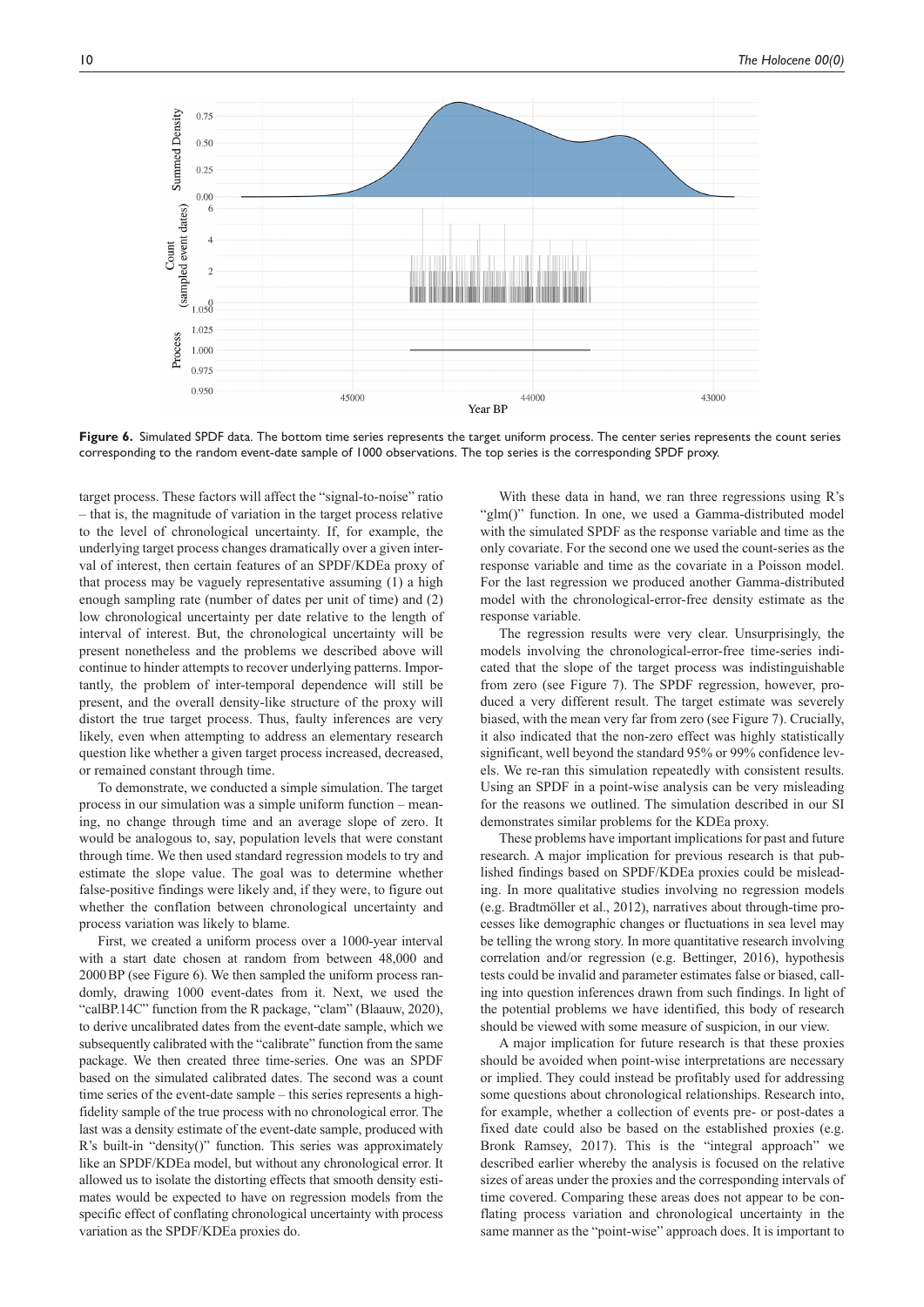

Figure 7. Regression simulation parameter estimates. The two densities were created by using the regression coefficient parameters estimated from our two regression models. The density on the left represents the sampling distribution for the regression coefficient related to time in the SPDF regression model. The density in the center represents the sampling distribution for the corresponding coefficient in the Poisson model based on the sample of event-dates. And, the distribution on the left represents the same information for the model involving the density estimate of the event-dates. The dark blue areas indicate the 95% confidence regions and the lighter blue areas represent the 99% regions.

emphasize, though, that more systematic and mathematically grounded approaches exist for estimating the relevant probabilities (Bronk Ramsey, 2009; Buck et al., 1996) and, at best, an SPDF or KDEa may only be appropriate for visualization. Research intended to improve our understanding of through-time fluctuations in the number of radiocarbon-dated events, however, should not be based on these proxies.

#### *Directions for future work*

We imagine future research proceeding in two main directions. One involves a review of previous studies. Many of the published studies involving proxies based on aggregated radiocarbon-dates should be re-evaluated to determine whether the problems we identified undermine previous conclusions. This is especially the case where interpretations depend on the point-wise approach. We recognize that determining whether a given argument or study depends on point-wise interpretations may be challenging for qualitative cases because of the vagueness of the language sometimes used. But, reports that highlight short-term fluctuations in these proxies, or reports that involve claims about rates of change or magnitude of fluctuations, should probably be considered suspect. Similarly, claims about "events," like rapid declines in event counts, must be relying on point-wise comparisons because identifying a "rapid change" requires one to evaluate the difference between levels of a given proxy at neighbouring or nearby times. Quantitative research, in contrast, will be easier to evaluate in this regard because it is necessarily point-wise and the claims being made must have been explicitly spelled out.

The other direction for future research involves methodological development. As is hopefully clear, we think that the main problem with using dates-as-data in point-wise analyses is the confounding between chronological uncertainty and process variation. There are potentially useful alternative approaches, though. In a study on chronological uncertainty in layer-counted archives, for example, Boers et al. (2017) proposed a method of re-projecting uncertainty from the time-domain onto the measurement domain. It takes chronological uncertainty and turns it into measurement uncertainty, which would make point-wise comparisons more sensible. Rather than conflating chronological uncertainty with event counts, the reprojected proxy would ideally indicate the probable number of events that occurred in a given time. That way, point-wise conceptual or quantitative models would be

explaining variation in one dimension exclusively. The method they proposed was developed for use with layer-counted archives – e.g. ice cores, or varved lake sediments – but it might be adapted for use with radiocarbon-dated events. A persistent challenge will be finding a way to correctly account for the non-independence between observations, but further research is warranted.

Another recent development involves a Bayesian regression approach for analyzing radiocarbon-dated event-count series. These Radiocarbon-dated Event Count (REC) models have been tested with simulated data and appear to be able to separate target process dynamics (event-counts) from chronological uncertainty (Carleton, 2020). REC models effectively extend the basis of the KDEa approaches (Bronk Ramsey, 2017; Brown, 2017) but are directed at regression model estimation rather than density estimation. They are based on ensembles of potential event-count sequences created by sampling the corresponding calibrated radiocarbon-date densities – a Radiocarbon Event-Count Ensemble, or RECE. Each member of the RECE is then placed in a suitable regression model. The individual models are nested in a multi-level Bayesian framework so that priors for target parameters (e.g. regression coefficients) can be specified. As such, no individual regression model conflates uncertainty with process variation – these types of information are kept separate. At the same time, chronological uncertainty is accounted for in the posterior distributions of the top-level parameters. Further methodological exploration of REC models could go some way toward making the dates-as-data paradigm viable in the context of pointwise comparisons aimed at rate estimation, model comparison, and standard hypothesis testing.

# **Conclusion**

Proxies for radiocarbon-dated event counts are tempting to use and have appeared in hundreds of scholarly articles since their inception. They are generally intended to represent through-time fluctuations in the amount of radiocarbon in the archaeological and palaeoenvironmental records. These through-time fluctuations are thought to be caused by variation in one or more radiocarbon-producing target processes, including past human activity, population level changes, sea-level changes, and surging fire regimes. However, there are lurking problems that make these proxies unsuitable representations of their targets when viewed in a point-wise way. The main problem is that these proxies do not clearly reflect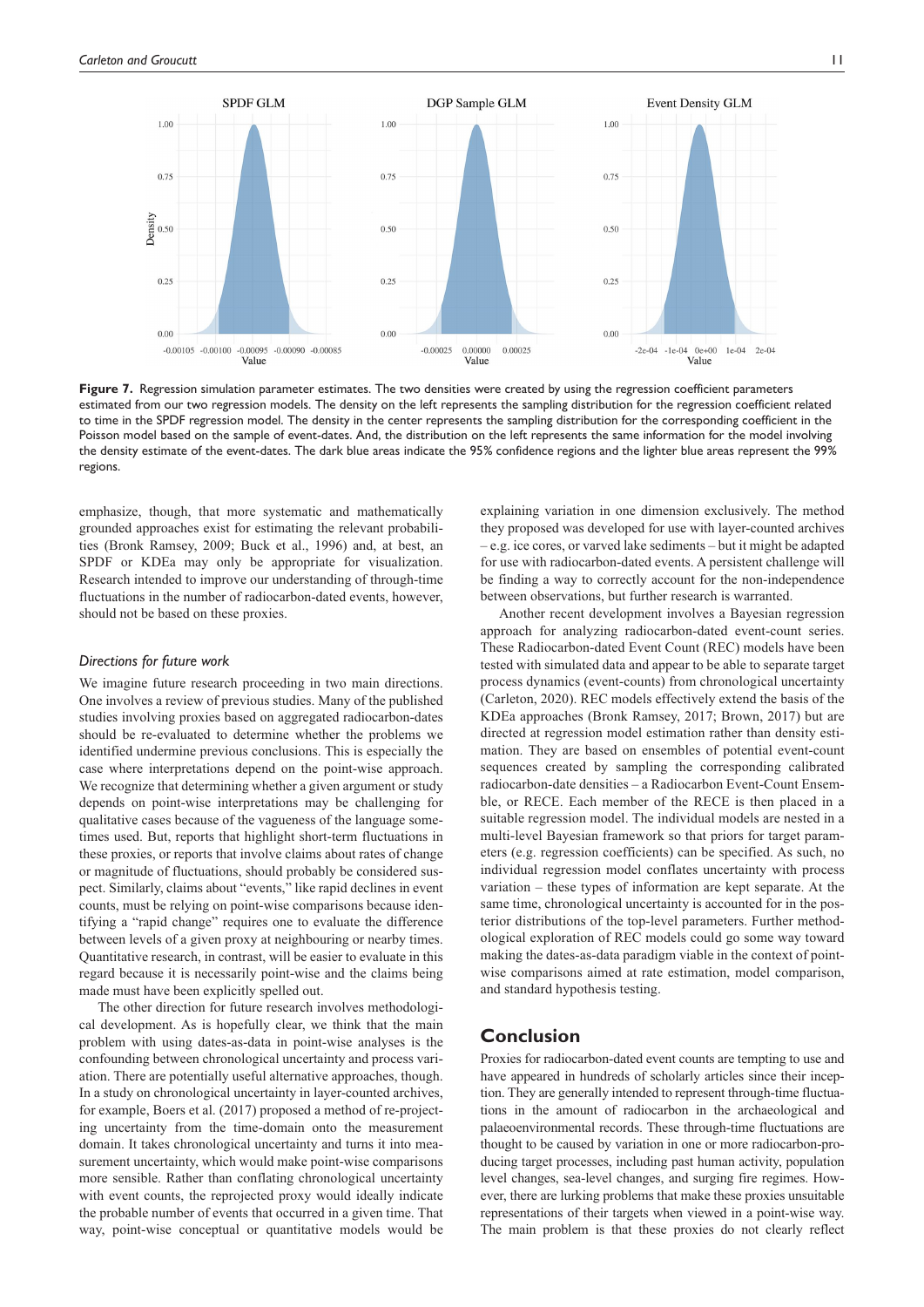through-time variation in the number of radiocarbon-dated events in a given database. Rather, they combine through-time variation with chronological uncertainty. Unfortunately, this conflation is easy to miss, leading to biases and faulty interpretations. We, therefore, urge scholars to think carefully about how the proxies are being interpreted and whether they are appropriate for a given research agenda. Any researchers intent on using the proxies will need to explain precisely why the problems we have identified are not materially affecting their interpretations. Alternative approaches that avoid the conflation are under development and scholars interested in using radiocarbon-dates as data should consider using those methods instead.

#### **Acknowledgements**

We would like to thank the editor, Professor John Matthews, and three anonymous reviewers for their helpful comments and feedback. We would also like to thank Professor Caitlin Buck for her helpful correspondence early on in the research process.

#### **Declaration of conflicting interests**

The author(s) declared no potential conflicts of interest with respect to the research, authorship, and/or publication of this article.

#### **Funding**

The author(s) disclosed receipt of the following financial support for the research, authorship, and/or publication of this article: Funding for this research was provided by the Max Planck Society.

# **ORCID iDs**

W. Christopher Carleton D <https://orcid.org/0000-0001-7463-8638> Huw S. Groucutt **D** <https://orcid.org/0000-0002-9111-1720>

## **Supplemental material**

Supplemental material for this article is available online.

## **References**

- Armit I, Swindles GT and Becker K (2013) From dates to demography in later prehistoric Ireland? Experimental approaches to the meta-analysis of large 14C data-sets. *Journal of Archaeological Science* 40(1): 433–438.
- Bamforth DB and Grund B (2012) Radiocarbon calibration curves, summed probability distributions, and early Paleoindian population trends in North America. *Journal of Archaeological Science* 39(6): 1768–1774.
- Becerra-Valdivia L and Higham T (2020) The timing and effect of the earliest human arrivals in North America. *Nature* 584: 93–97.
- Berry M (1982) *Time, Space, and Transition in Anasazi Prehistory*. Salt Lake City, Utah: University of Utah Press.
- Bettinger RL (2016) Prehistoric hunter-gatherer population growth rates rival those of agriculturalists 113(4): 812–814.
- Bishop RR (2015) Did Late Neolithic farming fail or flourish? A Scottish perspective on the evidence for Late Neolithic arable cultivation in the British Isles. *World Archaeology* 47(5): 834–855.
- Blaauw M (2020) *clam: Classical Age-Depth Modelling of Cores from Deposits*. R package version 2.3.4.
- Black S and Green RC (1977) Radiocarbon dates from the Solomon Islands to 1975. *Oceanic Prehistory Records* 4: 1–56.
- Bleicher N (2013) Summed radiocarbon probability density functions cannot prove solar forcing of Central European lakelevel changes. *Holocene* 23(5): 755–765.
- Blitzstein JK and Hwang J (2015) *Introduction to Probability: Texts in Statistical Science*. Boca Raton, FL: CRC Press.
- Boers N, Goswami B and Ghil M (2017) A complete representation of uncertainties in layer-counted paleoclimatic archives. *Climate of the Past* 13(9): 1169–1180.
- Boulanger MT and Lyman RL (2013) Northeastern North American Pleistocene megafauna chronologically overlapped minimally with Paleoindians. *Quaternary Science Reviews* 85: 35–46.
- Bradtmöller M, Pastoors A, Weninger B et al. (2012) The repeated replacement model Rapid climate change and population dynamics in Late Pleistocene Europe. *Quaternary International* 247: 38–49.
- Bronk Ramsey C (2009) Bayesian analysis of radiocarbon dates. *Radiocarbon* 51(1): 337–360.
- Bronk Ramsey C (2017) Methods for summarizing radiocarbon datasets. *Radiocarbon* 59(6): 1809–1833.
- Broughton JM and Weitzel EM (2018) Population reconstructions for humans and megafauna suggest mixed causes for North American Pleistocene extinctions. *Nature Communications* 9(1): 1–12.
- Brown WA (2015) Through a filter, darkly: Population size estimation, systematic error, and random error in radiocarbonsupported demographic temporal frequency analysis. *Journal of Archaeological Science* 53: 133–147.
- Brown WA (2017) The past and future of growth rate estimation in demographic temporal frequency analysis: Biodemographic interpretability and the ascendance of dynamic growth models. *Journal of Archaeological Science* 80: 96–108.
- Buck CE, Cavanagh WG and Litton CD (1996) *Bayesian Approach to Interpreting Archaeological Data*. Chichester, UK: John Wiley and Sons, Inc.
- Carleton W (2020) Evaluating bayesian radiocarbon-dated event count (REC) models for the study of long-term human and environmental processes. *Journal of Quaternary Science*. Epub ahead of print 20 October 2020. DOI: 10.1002/jqs.3256.
- Chatfield C (2004) *The Analysis of Time Series: An Introduction*, 6th edn. Boca Raton, FL: Chapman & Hall/CRC.
- Collard M, Buchanan B, Hamilton MJ et al. (2010) Spatiotemporal dynamics of the Clovis-Folsom transition. *Journal of Archaeological Science* 37(10): 2513–2519.
- Colledge S, Conolly J, Crema E et al. (2019) Neolithic population crash in northwest Europe associated with agricultural crisis. *Quaternary Research* 92(3): 686–707.
- Contreras DA and Meadows J (2014) Summed radiocarbon calibrations as a population proxy: A critical evaluation using a realistic simulation approach. *Journal of Archaeological Science* 52: 591–608.
- Crema ER, Bevan A and Shennan S (2017) Spatio-temporal approaches to archaeological radiocarbon dates. *Journal of Archaeological Science* 87: 1–9.
- Crema ER, Habu J, Kobayashi K et al. (2016) Summed probability distribution of 14C dates suggests regional divergences in the population dynamics of the Jomon period in Eastern Japan. *PLoS ONE* 11(4): e0154809.
- Crema ER and Kobayashi K (2020) A multi-proxy inference of Jōmon population dynamics using bayesian phase models, residential data, and summed probability distribution of 14C dates. *Journal of Archaeological Science* 117: 105136. DOI:10.1016/j.jas.2020.105136.
- d'Alpoim Guedes JA, Crabtree SA, Bocinsky RK et al. (2016) Twenty-first century approaches to ancient problems: Climate and society. *Proceedings of the National Academy of Sciences* 113(51): 14483–14491.
- Deacon J (1974) Patterning in the radiocarbon dates for the Wilton/Smithfield complex in Southern Africa. *The South African Archaeological Bulletin* 29(113): 3–18.
- Dennis B, Ponciano JM, Taper ML et al. (2019) Errors in statistical inference under model misspecification: Evidence, hypothesis testing, and AIC. *Frontiers in Ecology and Evolution* 7: 372.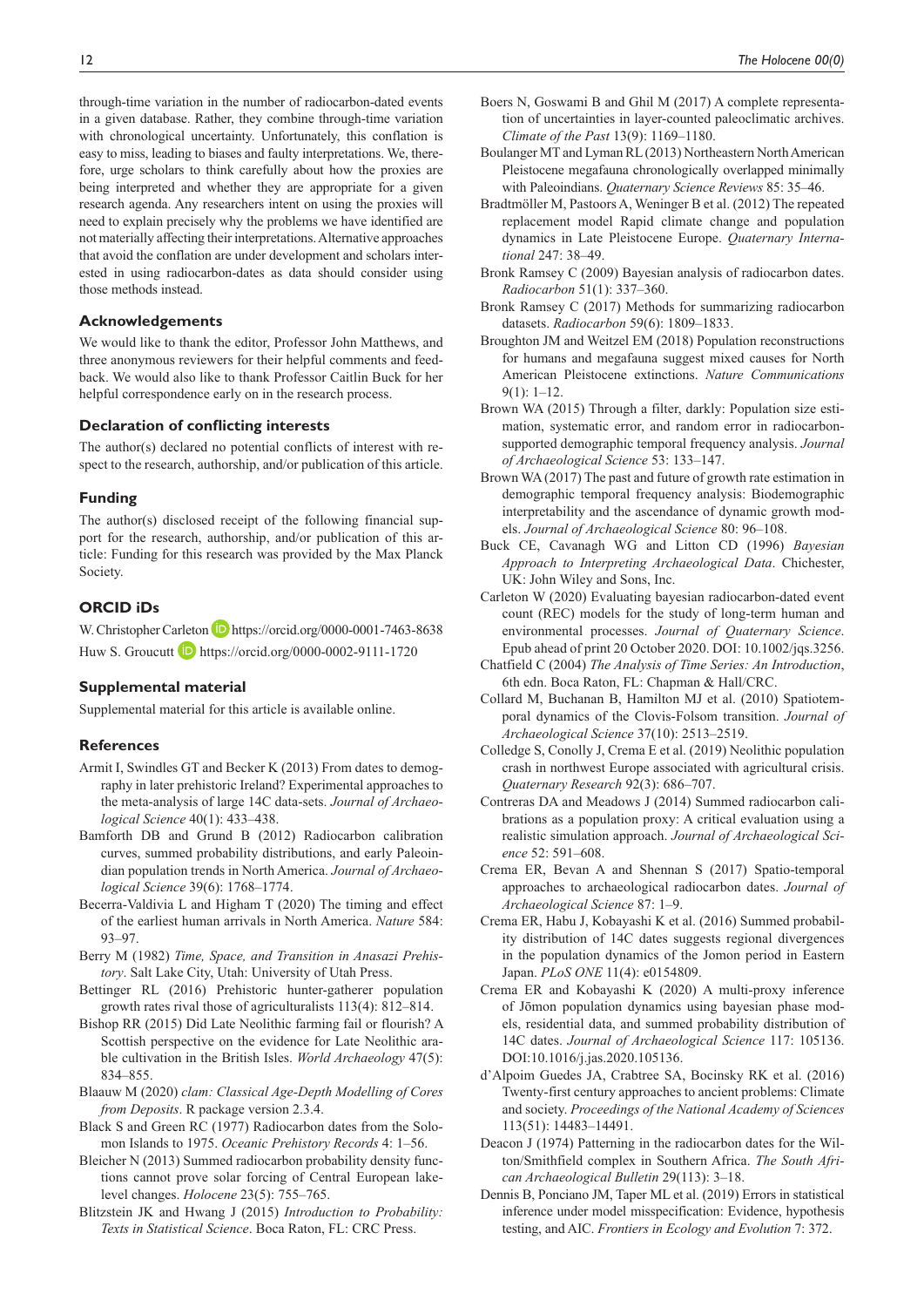- Devore JL (2012) *Probability and Statistics for Engineering and the Sciences*, 8th edn. Boston, MA: Brooks/Cole, Cengage Learning.
- Dye T and Komori E (1992) Computer programs for creating cumulative probability curves and annual frequency distribution diagrams with radiocarbon dates. *New Zealand Journal of Archaeology* 14: 35–43.
- Ebert CE, Peniche May N, Culleton BJ et al. (2017) Regional response to drought during the formation and decline of Preclassic Maya societies. *Quaternary Science Reviews* 173: 211–235.
- Edinborough K, Porčić M, Martindale A et al. (2017) Radiocarbon test for demographic events in written and oral history. *Proceedings of the National Academy of Sciences* 114(47): 12436–12441.
- Faulkner P (2011) Late-Holocene mollusc exploitation and changing near-shore environments: A case study from the coastal margin of Blue Mud Bay, northern Australia. *Environmental Archaeology* 16(2): 173–180.
- Gamble C, Davies W, Pettitt P et al. (2005) The archaeological and genetic foundations of the European population during the Late Glacial: Implications for "agricultural thinking." *Cambridge Archaeological Journal* 15(2): 193–223.
- Geyh M (1969) Versuch einer chronologischen Gliederung des marinen Holozäns an der Nordseeküste mit Hilfe der statistischen Auswertung von 14C-Daten. *Zeitschrift der Deutschen Geologischen Gesellschaft* 118(2): 351–360.
- Geyh MA (1971) Middle and young Holocene sea-level changes as global contemporary events. *Geologiska Föreningen i Stockholm Förhandlingar* 93(4): 679–692.
- Geyh MA (1980) Holocene sea-level history: Case study of the statistical evaluation of 14C dates. *Radiocarbon* 22(3): 695–704.
- Hannah E and McLaughlin R (2019) Long-term archaeological perspectives on new genomic and environmental evidence from early medieval Ireland. *Journal of Archaeological Science* 106: 23–28.
- Hinz M, Feeser I, Sjögren KGG et al. (2012) Demography and the intensity of cultural activities: An evaluation of Funnel Beaker Societies (4200–2800 cal BC). *Journal of Archaeological Science* 39(10): 3331–3340.
- Hoggarth JA, Breitenbach SF, Culleton BJ et al. (2016) The political collapse of Chichén Itzá in climatic and cultural context. *Global and Planetary Change* 138: 25–42.
- Jones MC, Marron JS and Sheather SJ (1996) A brief survey of bandwidth selection for density estimation. *Journal of the American statistical association* 91(433): 401–407.
- Kerr TR and McCormick F (2014) Statistics, sunspots and settlement: Influences on sum of probability curves. *Journal of Archaeological Science* 41: 493–501.
- Kerr TR, Swindles GT and Plunkett G (2009) Making hay while the sun shines? Socio-economic change, cereal production and climatic deterioration in Early Medieval Ireland. *Journal of Archaeological Science* 36(12): 2868–2874.
- Leipe C, Long T, Sergusheva EA et al. (2019) Discontinuous spread of millet agriculture in eastern Asia and prehistoric population dynamics. *Science Advances* 5(9): eaax6225.
- Lepofsky D, Lertzman K, Hallett D et al. (2005) Climate change and culture change on the southern coast of British Columbia 2400-1200 cal. B.P.: An hypothesis. *American Antiquity* 70(2): 267–293.
- Mclaughlin R, Hannah E and Coyle-McClung L (2018) Frequency analyses of historical and archaeological datasets reveal the same pattern of declining sociocultural activity in 9th to 10th century CE Ireland. *Cliodynamics: The Journal of Quantitative History and Cultural Evolution* 9(1): 1–24.
- McLaughlin TR (2019) On applications of spacetime modelling with open-source 14C age calibration. *Journal of Archaeological Method and Theory* 26(2): 479–501.
- Manning K and Timpson A (2014) The demographic response to holocene climate change in the Sahara. *Quaternary Science Reviews* 101: 28–35.
- Mooney SD, Harrison SP, Bartlein PJ et al. (2011) Late Quaternary fire regimes of Australasia. *Quaternary Science Reviews*  $30(1-2)$ : 28-46.
- Pierce JL, Meyer GA and Timothy Jull AJ (2004) Fire-induced erosion and millennial-scale climate change in northern ponderosa pine forests. *Nature* 432(7013): 87–90.
- Plunkett G, McDermott C, Swindles GT et al. (2013) Environmental indifference? A critique of environmentally deterministic theories of peatland archaeological site construction in Ireland. *Quaternary Science Reviews* 61: 17–31.
- Prentiss AM, Cail HS and Smith LM (2014) At the Malthusian ceiling: Subsistence and inequality at Bridge River, British Columbia. *Journal of Anthropological Archaeology* 33(1): 34–48.
- Ramsay J, Hooker G and Graves S (2009) *Functional Data Analysis with R and MATLAB*. New York, NY: Springer.
- Rencher AC and Schaalje GB (2008) *Linear Models in Statistics*. Hoboken, NJ: John Wiley & Sons, Inc.
- Rick JW (1987) Dates as data: An examination of the Peruvian preceramic radiocarbon record. *American Antiquity* 52(1): 55–73.
- Riede F (2008) The Laacher See-eruption (12,920 BP) and material culture change at the end of the Allerød in Northern Europe. *Journal of Archaeological Science* 35(3): 591–599.
- Riede F (2009) Climate and demography in early prehistory: Using calibrated (14)C dates as population proxies. *Human Biology* 81(2–3): 309–337.
- Robinson E, Zahid HJ, Codding BF et al. (2019) Spatiotemporal dynamics of prehistoric human population growth: Radiocarbon "dates as data" and population ecology models. *Journal of Archaeological Science* 101: 63–71.
- Ryan TP (2013) *Sample Size Determination and Power*. Hoboken, NJ: John Wiley & Sons, Inc.
- Schulting R (2010) Holocene environmental change and the Mesolithic-Neolithic transition in north-west Europe: Revisiting two models. *Environmental Archaeology* 15(2): 160–172.
- Shennan S (2009) Evolutionary demography and the population history of the European early neolithic. *Human Biology* 81(2– 3): 339–355.
- Shennan S (2013) Demographic continuities and discontinuities in Neolithic Europe: Evidence, methods and implications. *Journal of Archaeological Method and Theory* 20(2): 300–311.
- Shennan S, Downey SS, Timpson A et al. (2013) Regional population collapse followed initial agriculture booms in mid-Holocene Europe. *Nature Communications* 4(1): 2486.
- Silverman BW (1986) *Density Estimation for Statistics and Data Analysis*. London: Chapman and Hall.
- Smith M, Williams A, Turney C et al. (2008) Humanenvironment interactions in Australian drylands: Exploratory time-series analysis of archaeological records. *The Holocene* 18(3): 389–401.
- Steele J (2010) Radiocarbon dates as data: Quantitative strategies for estimating colonization front speeds and event densities. *Journal of Archaeological Science* 37(8): 2017–2030.
- Surovell TA and Brantingham PJ (2007) A note on the use of temporal frequency distributions in studies of prehistoric demography. *Journal of Archaeological Science* 34(11): 1868–1877.
- Surovell TA, Byrd Finley J, Smith GM et al. (2009) Correcting temporal frequency distributions for taphonomic bias. *Journal of Archaeological Science* 36(8): 1715–1724.
- Taylor RE, Bar-Yosef O and Renfrew C (2014) *Radiocarbon Dating: An Archaeological Perspective*, 2nd edn. Albuquerque, New Mexico: Routledge.
- Thorndycraft VR and Benito G (2006) The Holocene fluvial chronology of Spain: Evidence from a newly compiled radiocarbon database. *Quaternary Science Reviews* 25(3–4): 223–234.